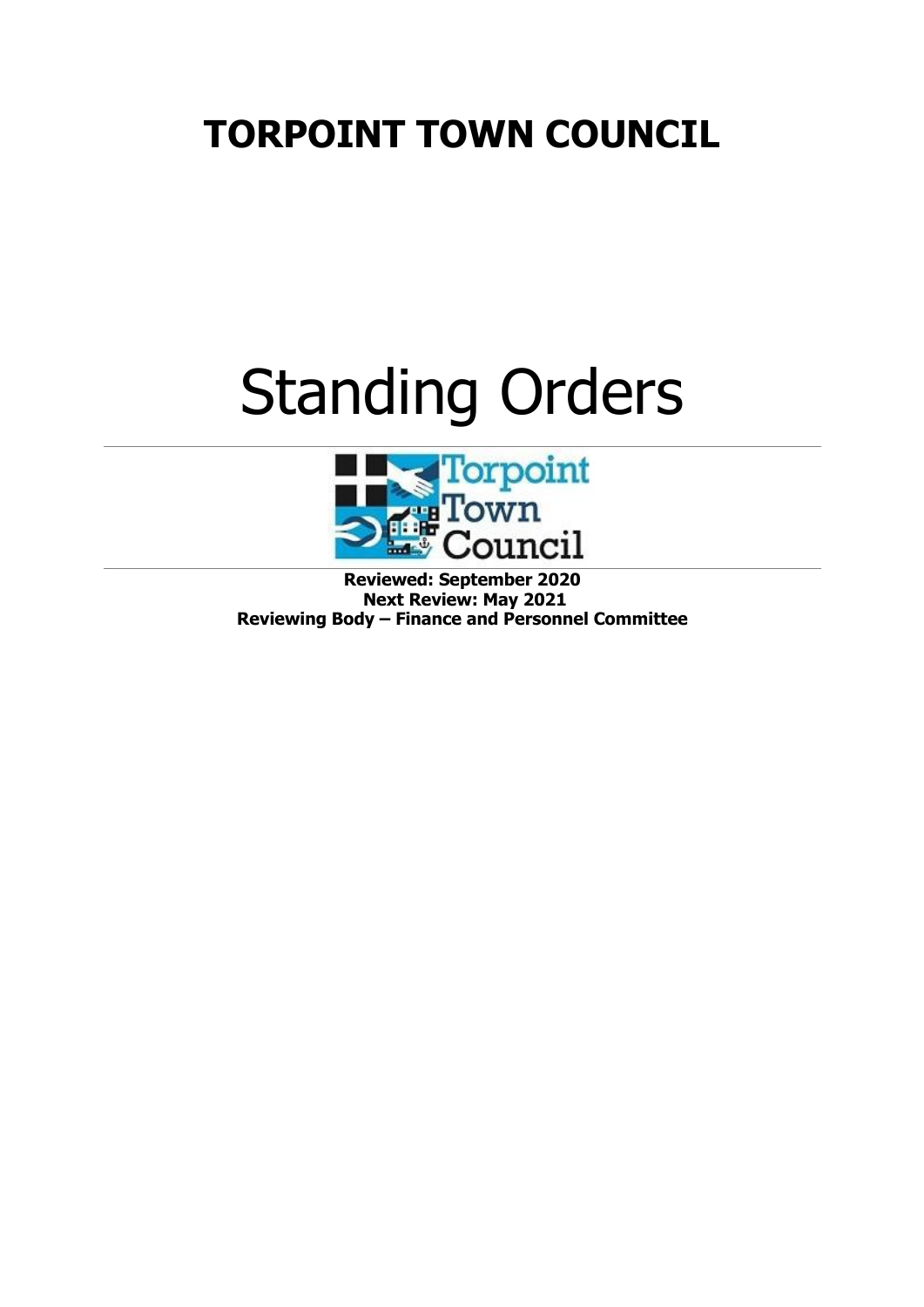# <span id="page-1-0"></span>**PREFACE**

- i Some of the Standing Orders are compulsory as they are laid down in Actsof Parliament. These are printed in **bold type** and cannot be altered.
- ii If the words "Local Councils" are used, it means Parish and Town Councils in England.
- iii It is, of course, recognised that local Councillors can be male or female. Therefore, wherever the masculine gender is used in these standingorders, this should be interpreted as also meaning the feminine gender, where appropriate.

# <span id="page-1-1"></span>**TOWN MAYORS**

The Chairman of the Town Council is entitled to use the title "Town Mayor". The title confers no additional powers on the Chairman and in particular, has no implications for his/her conduct in meetings.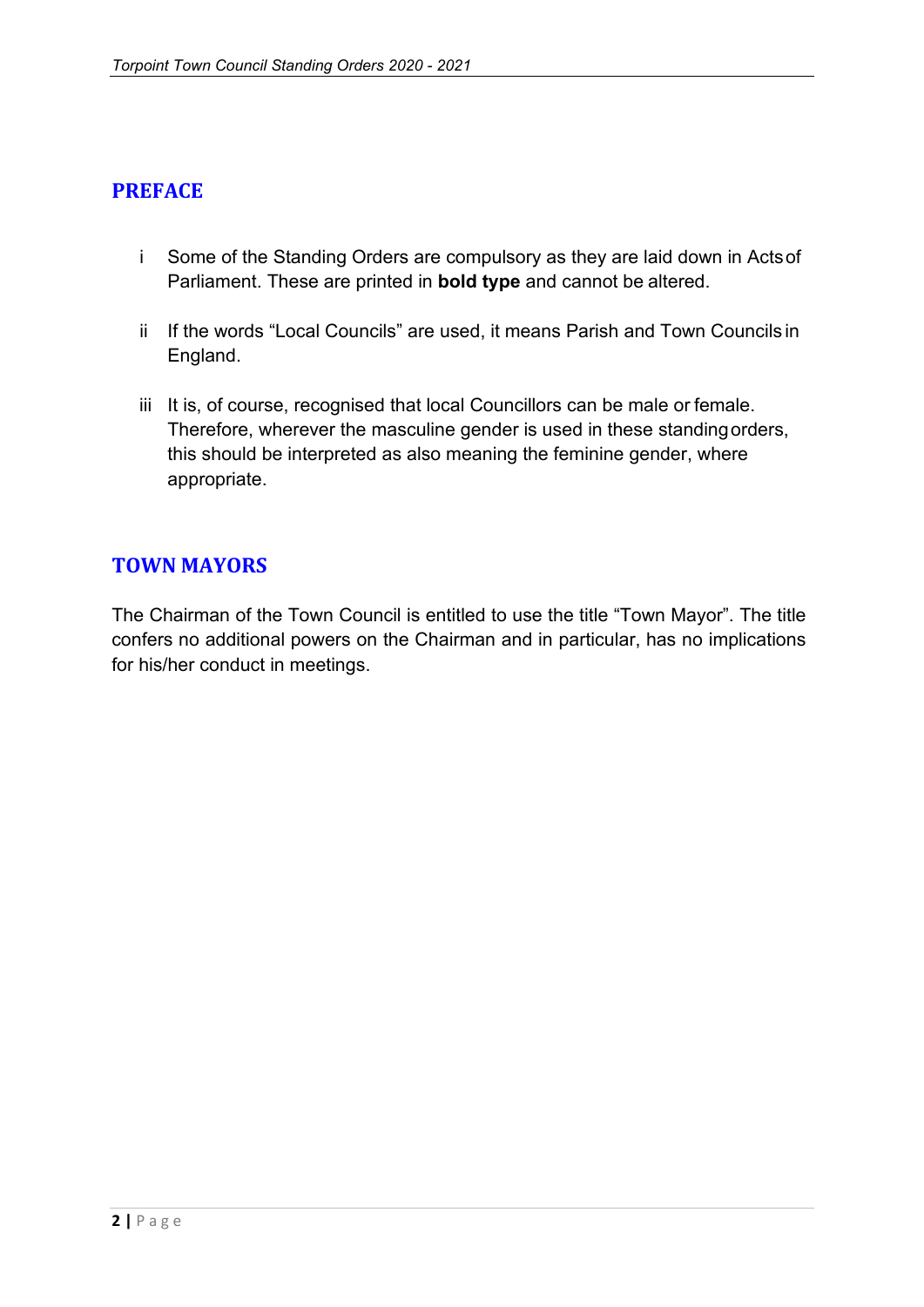# Content

| $\mathbf 1$ |                                                                    |  |  |
|-------------|--------------------------------------------------------------------|--|--|
| 2.          |                                                                    |  |  |
| 3.          |                                                                    |  |  |
| 4.          |                                                                    |  |  |
| 5.          |                                                                    |  |  |
| 6.          |                                                                    |  |  |
| 7.          |                                                                    |  |  |
| 8.          |                                                                    |  |  |
| 9.          |                                                                    |  |  |
| 10.         |                                                                    |  |  |
| 11.         |                                                                    |  |  |
| 12.         |                                                                    |  |  |
| 13.         |                                                                    |  |  |
| 14.         |                                                                    |  |  |
| 15.         |                                                                    |  |  |
| 16.         |                                                                    |  |  |
| 17.         |                                                                    |  |  |
| 18.         |                                                                    |  |  |
| 19.         |                                                                    |  |  |
| 20.         |                                                                    |  |  |
| 21.         |                                                                    |  |  |
| 22.         | Discussions and Resolutions Affecting Employees of the Council  15 |  |  |
| 23.         |                                                                    |  |  |
| 24.         |                                                                    |  |  |
| 25.         |                                                                    |  |  |
| 26.         |                                                                    |  |  |
| 27.         |                                                                    |  |  |
| 28.         |                                                                    |  |  |
| 28.1        |                                                                    |  |  |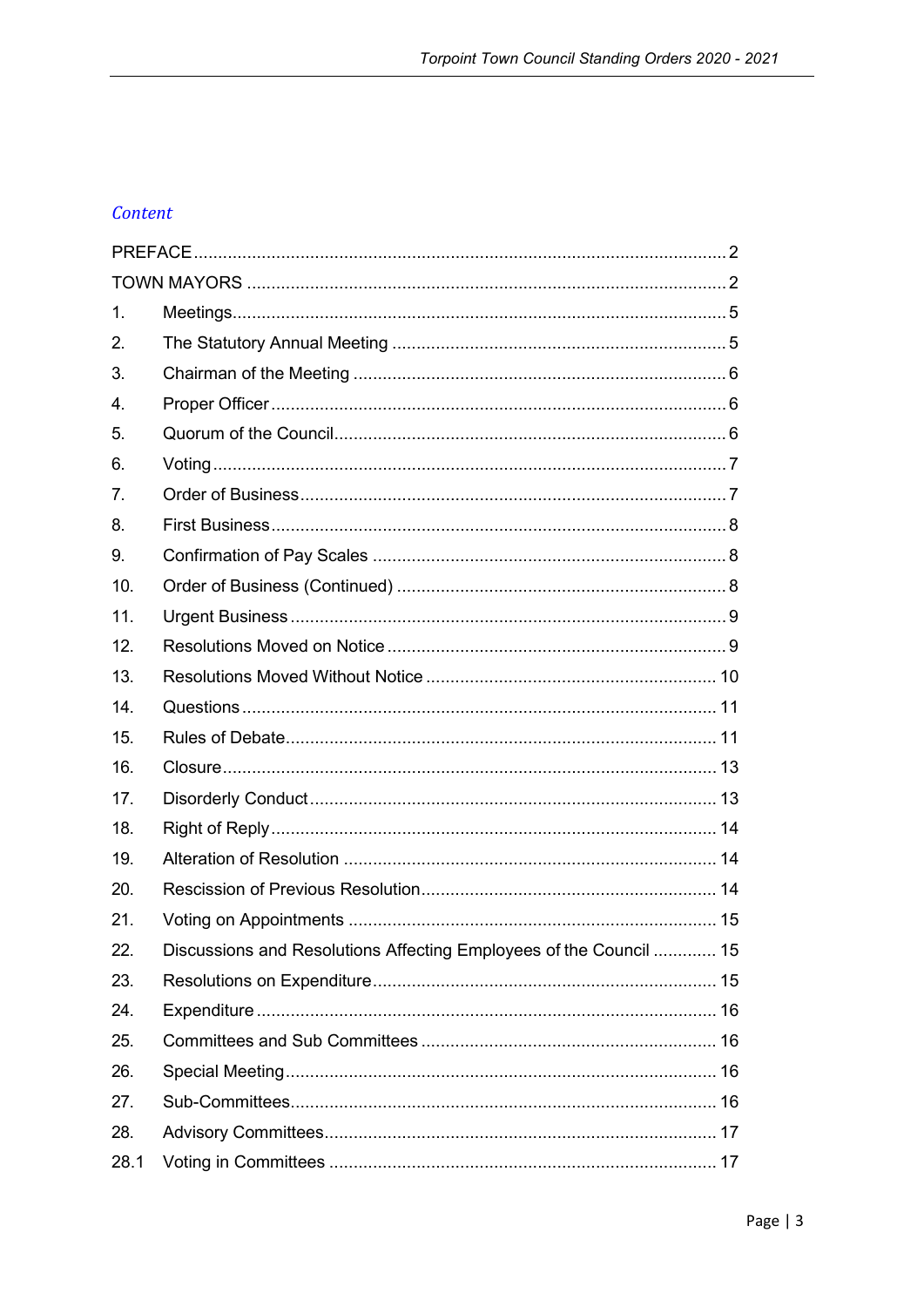| 28.2 Presence of non-Members of Committees at committee Meetings 17 |                                                             |  |  |
|---------------------------------------------------------------------|-------------------------------------------------------------|--|--|
| 29.                                                                 |                                                             |  |  |
| 30.                                                                 |                                                             |  |  |
| 31.                                                                 |                                                             |  |  |
| 31.1                                                                |                                                             |  |  |
| 32.                                                                 |                                                             |  |  |
| 33.                                                                 |                                                             |  |  |
| 34.                                                                 |                                                             |  |  |
| 35.                                                                 |                                                             |  |  |
| 36.                                                                 |                                                             |  |  |
| 37.                                                                 |                                                             |  |  |
| 38.                                                                 |                                                             |  |  |
| 39.                                                                 |                                                             |  |  |
| 40.                                                                 |                                                             |  |  |
| 40.1                                                                | Variation, Revocation and Suspension of Standing Orders  24 |  |  |
| 41.                                                                 |                                                             |  |  |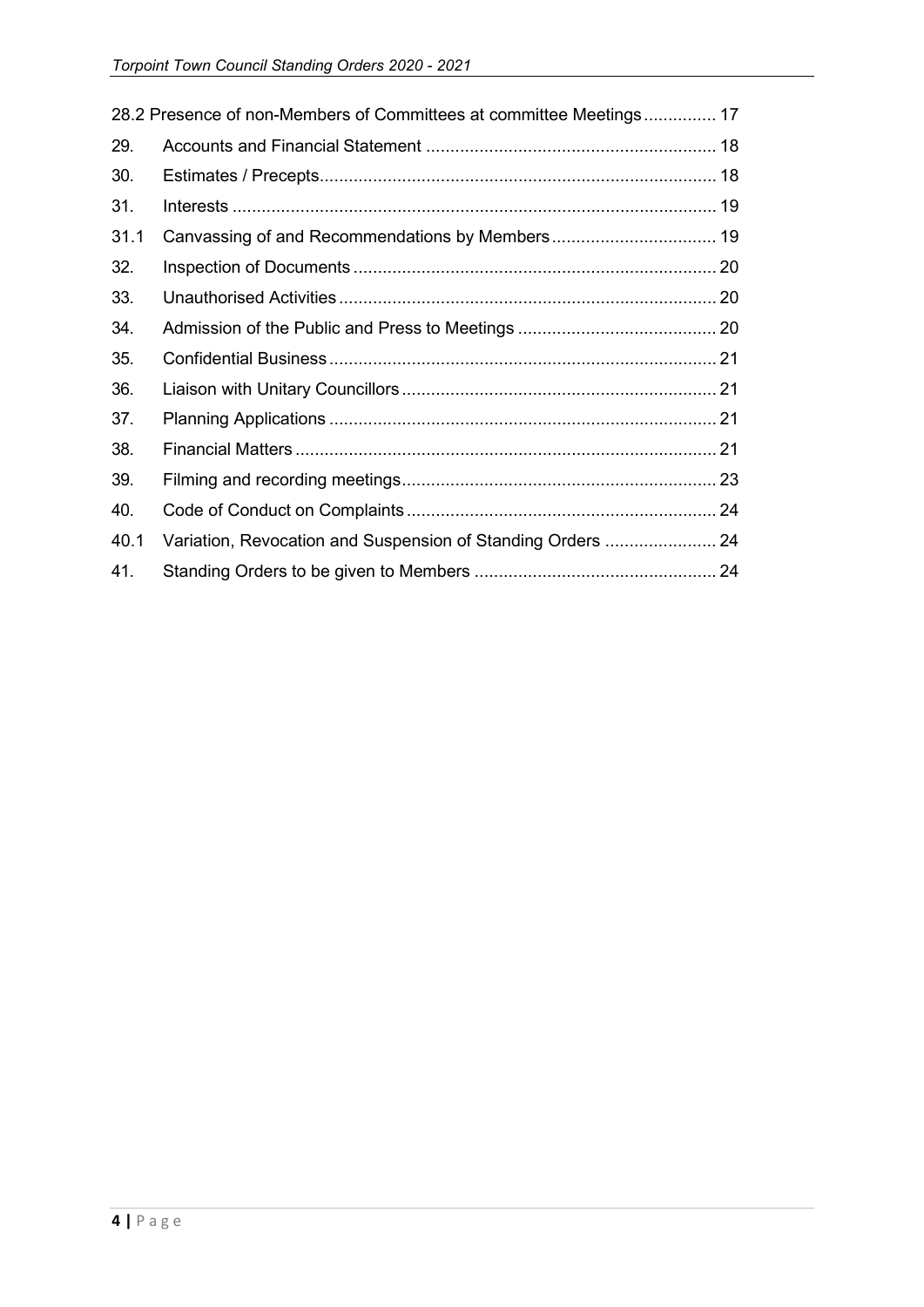# STANDING ORDERS

# <span id="page-4-0"></span>**1. Meetings**

Meetings of the Council shall be held in each year on the dates and times as follows:

- a. **Town Council**  third Thursday of every month. Meetings shall commence at 7.00pm – Standing Orders will be suspended when members of the public ask questions.
- b. **Development and Localism Committee –** on Thursday two weeks before the Council meeting (with the exception of August andJanuary when no meeting shall be held). Meetings shall commence at 7.00pm
- c. **Asset Management and Operations Committee**  on the fourth Thursday of each month with the exception of the months of May, August and December. Meetings shall commence at 7.00pm.
- d. **Finance and Personnel Committee**  on the Monday preceding the Development and Localism Committee (with the exception of August and January when no meeting shall be held) save when the meeting falls on a Bank holiday when the meeting shall be held on the Tuesday or Wednesday following the Monday when the meeting was scheduled. Meetings shall commence at 7.00pm.
- e. The above meetings will be held in the Council Committee Room orat such place as the Council may direct.

#### <span id="page-4-1"></span>**2. The Statutory Annual Meeting**

- **a. In an election year the Annual Meeting of the Council shall be held on or within 14 days following the day on which the Councillors elected take office and**
- **b. In a year which is not an election year the Annual Meeting of the Council shall be held on such day in May as the Council may direct.**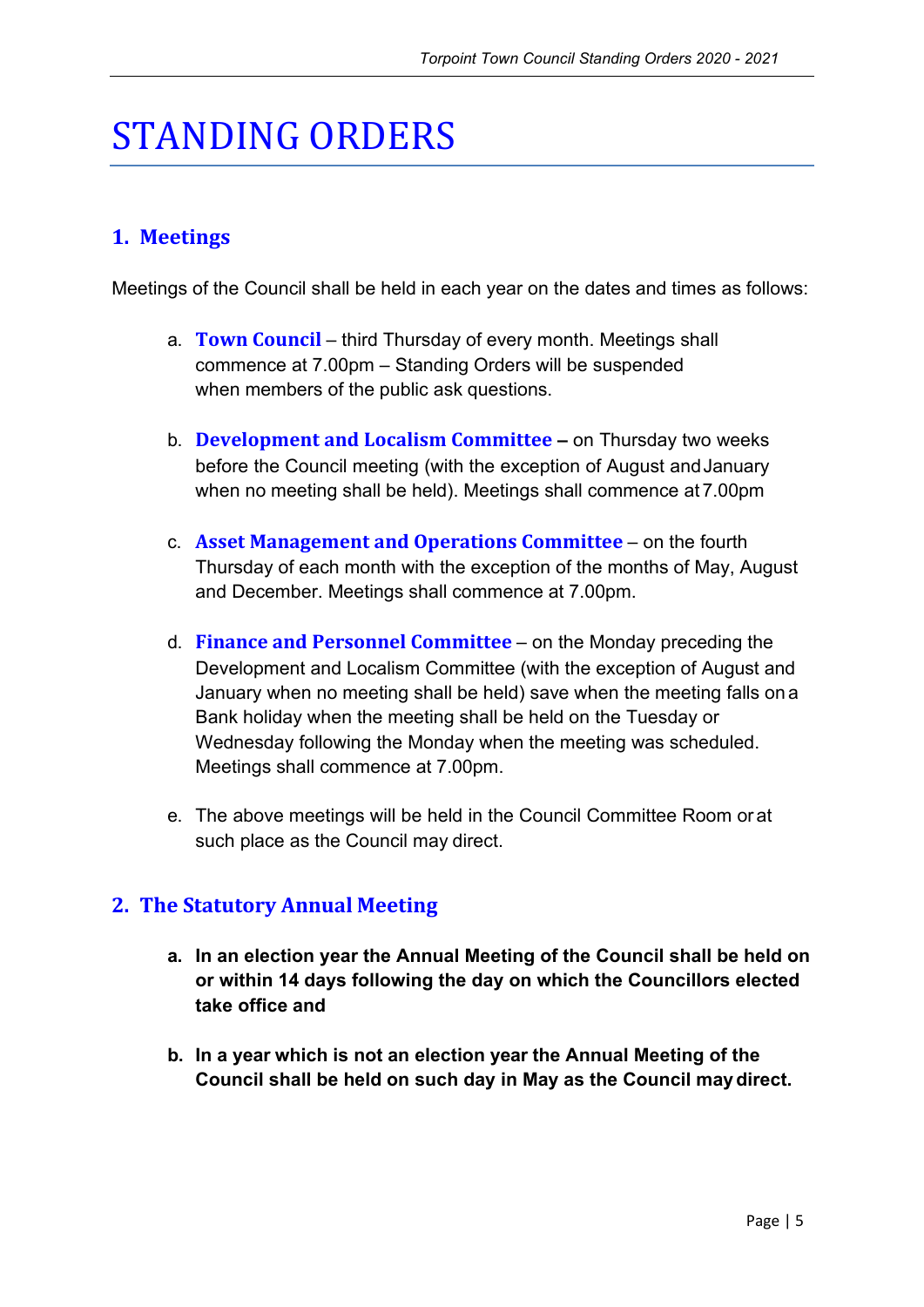**c. In addition to the Statutory Annual Meeting of the Council at least three other statutory meetings shall be held in each year on such dates and times and at such place as the Council may direct (See1 (a). Above).**

# <span id="page-5-0"></span>**3. Chairman of the Meeting**

**The person presiding at a meeting may exercise all the powers and duties of the Chairman in relation to the conduct of the meeting.**

# <span id="page-5-1"></span>**4. Proper Officer**

Where a statute, regulation or order confers function or duties on the proper officer of the Council in the following cases, shall be the Clerk: -

- a. To receive declarations of acceptance of office.
- b. To receive and record notices disclosing interests at meetings.
- c. To receive and retain plans and documents.
- d. To sign notices or other documents on behalf of theCouncil.
- e. To receive copies of bylaws made by another localauthority.
- f. To certify copies of bylaws made by the Council.
- g. To sign and issue the summons to attend meetings of the Council.
- h. To keep records for Council meetings.

# <span id="page-5-2"></span>**5. Quorum of the Council**

- **a. Three Members or one-third of the total Membership, whicheveris the greater, shall constitute a quorum at meetings of the Council.**
- b. If a quorum is not present or if during a meeting the number of Councillors present (not counting those debarred by reason of a declared interest) falls below the required quorum, the meeting shallbe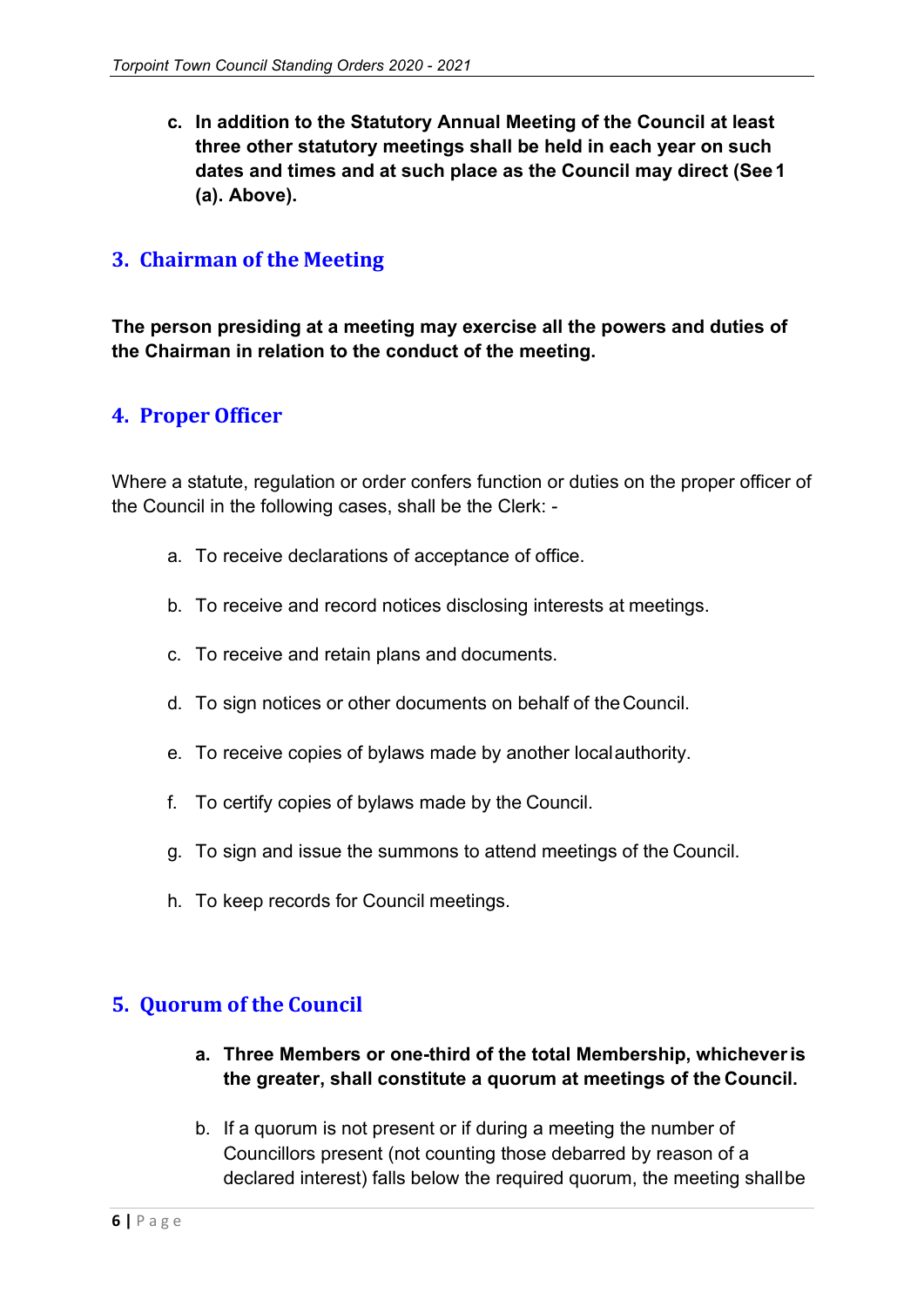adjourned and business not transacted shall be transacted at the next meeting or on such other day as the Chairman may fix.

c. For a quorum relating to a committee or sub-committee, please refer to Standing Order 27 (c).

#### <span id="page-6-0"></span>**6. Voting**

- a. Members shall vote by show of hands or, if at least two Members so request, by ballot/voting slip.
- **b. If a Member so requires, the Clerk shall record the names of the Members who voted on any question so as to show whether they voted for or against it. Such a request must be made before the vote is taken (i.e. a 'named vote').**
	- **i. Subject to (ii) and (iii) below the Chairman may give an original vote on any matter put to the vote, and in any case of an equality of votes may give a casting vote whether or not he gave an original vote.**
	- **ii. If the person presiding at the annual meeting would have ceased to be a Member of the Council but for the statutory provisions which preserve the Membership of the Chairman and Vice-Chairman until the end of their term of Office, he may not give an original vote in an election for Chairman.**
	- **iii. The person presiding must give a casting vote whenever there is an equality of votes in an election for Chairman.**

#### <span id="page-6-1"></span>**7. Order of Business**

**At each Annual Meeting of the Council the first business shall be: -**

- **a. To elect a Chairman of the Council.**
- **b. To receive the Chairman's declaration of acceptance of office or, if not then received, to decide when it shall be received.**
- **c. In the ordinary year of election of the Council to fill any vacancies left unfilled at the election by reason of insufficient nominations.**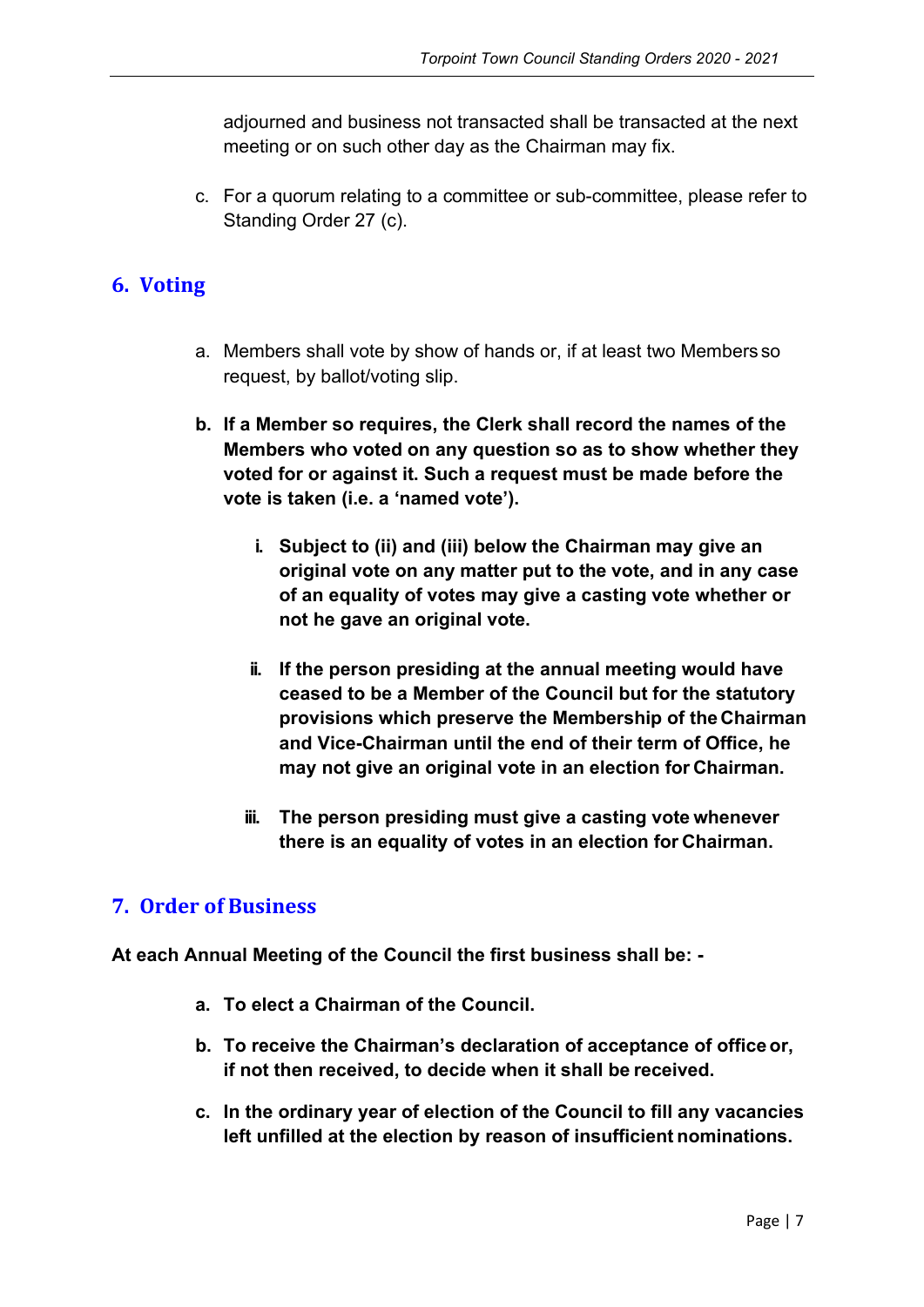#### **d. To decide when any declarations of acceptance of office, which have not been received as provided by law, shall be received.**

- e. To elect a Vice-Chairman of the Council.
- f. To appoint committees, sub-committees and working parties.
- g. To appoint representatives to outside bodies.

# <span id="page-7-0"></span>**8. First Business**

**At every meeting other than the Annual Meeting of the Council the first business shall be to appoint a Chairman if the Chairman and Vice-Chairman be absent and to receive such declarations of acceptance of office (if any) and undertaking to observe the Council's code of conduct as are required by law to be made or, if not then received, to decide when they shall be received.**

#### <span id="page-7-1"></span>**9. Confirmation of Pay Scales**

In every year, not later than the meeting at which the estimates for next year are settled, the Council shall confirm the pay scale and terms of existing employees. (See Standing Order 22).

#### <span id="page-7-2"></span>**10. Order of Business (Continued)**

After the first business has been completed, the order of business, unless the Council otherwise decides on the ground of urgency, shall be as follows: -

- a. To consider any Planning Applications.
- b. Cornwall Councillors report
- c. To read and consider the Minutes; provided that if a copy has been circulated to each Member not later than the day of issue of the summons to attend the meeting, the Minutes may be taken as read.
- **d. After consideration to approve the signature of the Minutes by the person presiding as a correct record.**
- **e. To deal with business expressly required by statute to be done.**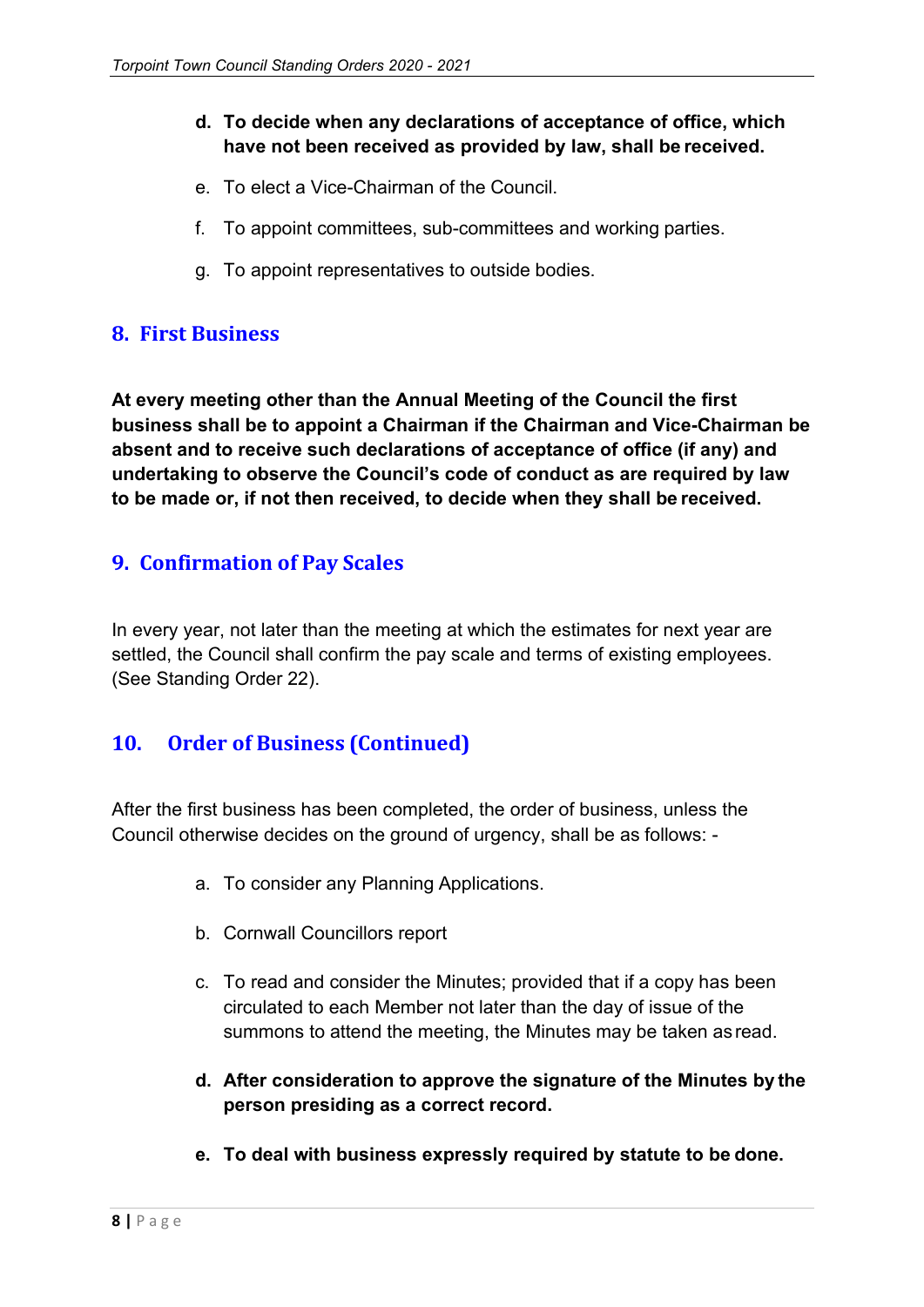- f. To dispose of business, if any, remaining from the last meeting.
- g. To receive such communications as the person presiding may wishto lay before the Council.
- h. To receive and consider reports and minutes of committees.
- i. To receive and consider resolutions or recommendations in the orderin which they have been notified.
- j. If necessary, to authorise the online orders for payment.

#### <span id="page-8-0"></span>**11. Urgent Business**

A motion to vary the order of business on the ground of urgency:

- a. May be proposed by the Chairman or by any Member and, if proposedby the Chairman, may be put to the vote without being seconded, and
- b. Shall be put to the vote without discussion.

#### <span id="page-8-1"></span>**12. Resolutions Moved on Notice**

- a. Except as provided by these Standing Orders, no resolution maybe moved unless the business to which it relates has been put on the Agenda by the Clerk or the mover has given notice in writing of its terms and has delivered the notice to the Clerk at least five clear working days before the next meeting of the Council.
- b. The Clerk shall insert in the summons for every meeting all notices of motion or recommendation properly given in the order in which they have been received unless the Member giving a notice of motion has stated in writing that he intends to move at some later meeting orthat he withdraws it.
- c. If a resolution or recommendation specified in the summons isnot moved either by the Member who gave notice of it or by any other Member, it shall, unless postponed by the Council, be treated as withdrawn and shall not be moved without fresh notice.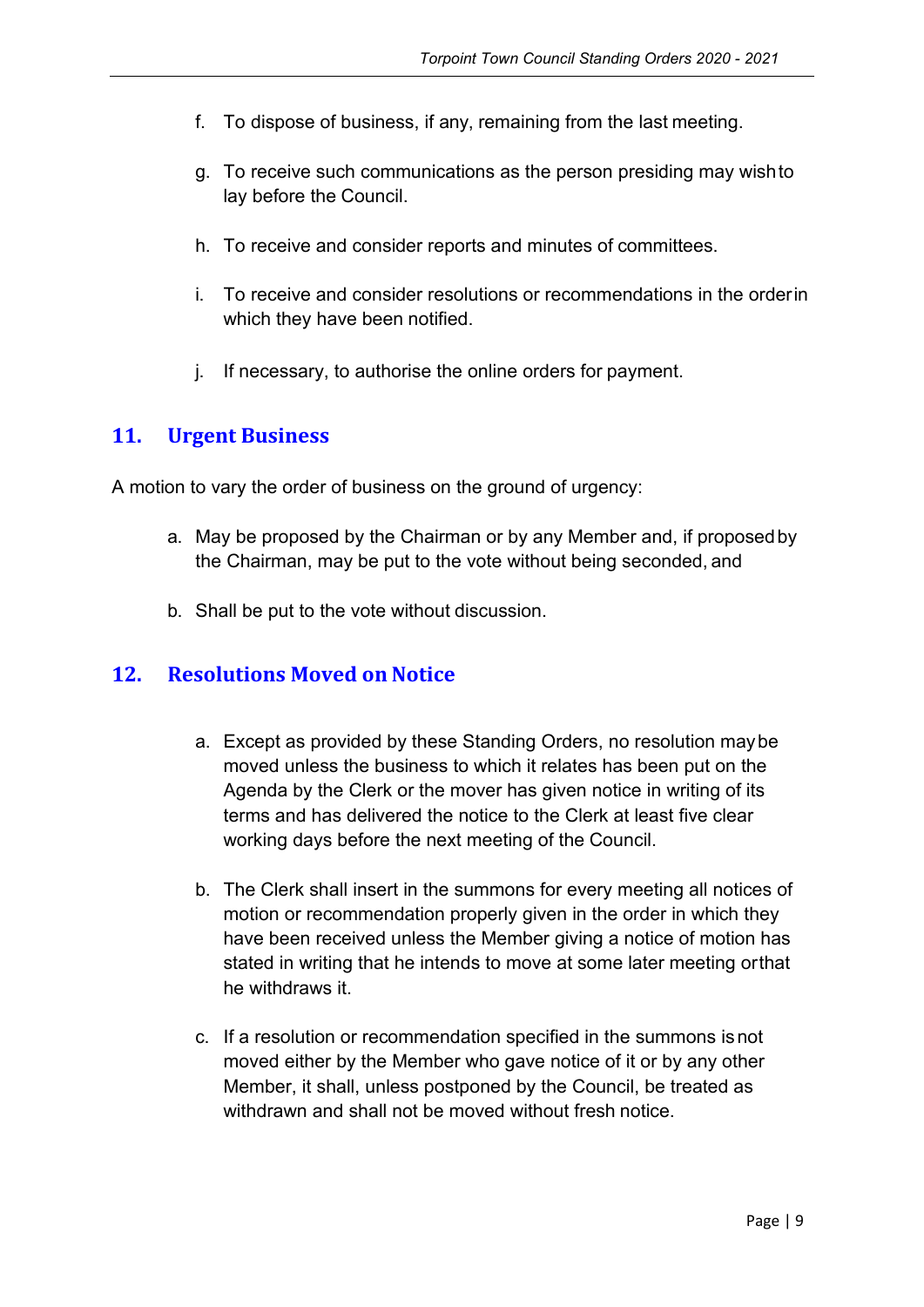- d. If the subject matter of a resolution comes within the province of a committee of the Council, it shall, upon being moved and seconded, stand referred without discussion to such committee or to such other committee as the Council may determine for report; provided thatthe Chairman, if he considers it to be a matter of urgency, may allow it to be dealt with at the meeting at which it was moved.
- e. Every resolution or recommendation shall be relevant to somesubject over which the Council has power or duties, which affects its area.

# <span id="page-9-0"></span>**13. Resolutions Moved Without Notice**

Resolutions dealing with the following matters may be moved without notice:

- a. To appoint a Chairman of the meeting.
- b. To correct the Minutes.
- c. To approve the Minutes.
- d. To alter the order of business.
- e. To proceed to the next business.
- f. To close or adjourn the debate.
- g. To refer a matter to a committee.
- h. To appoint a committee or any Members thereof.
- i. To adopt a report.
- j. To amend a motion.
- k. To give leave to withdraw a resolution or amendment.
- l. To extend the time limit for speeches.
- m. To exclude the press and public. (see Order 34 below)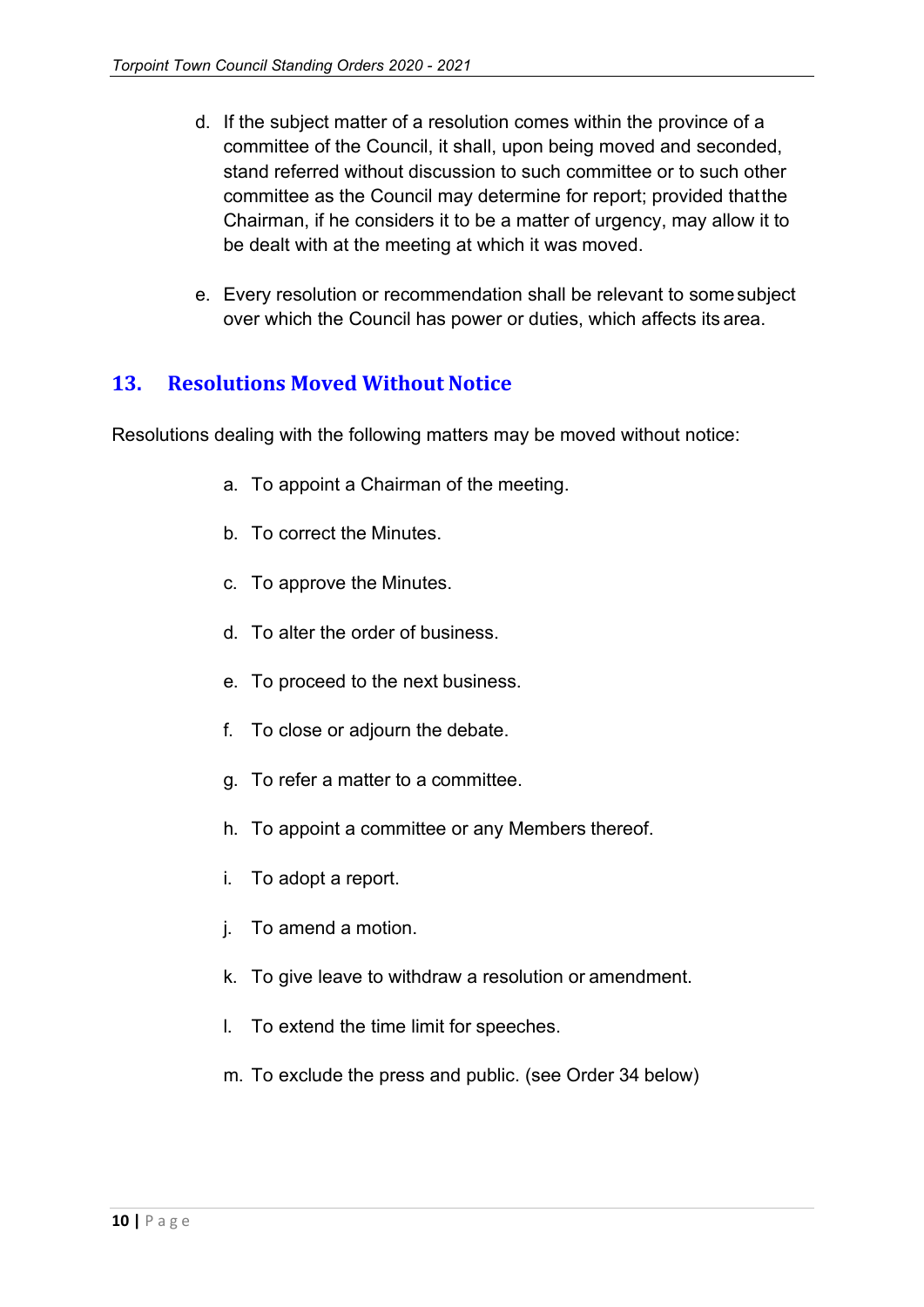- n. To silence or eject from the meeting a Member named for misconduct. (see order 17 below)
- o. To give the consent of the Council where such consent isrequired by these Standing Orders.
- p. To suspend any Standing Order.
- q. To adjourn the meeting.

#### <span id="page-10-0"></span>**14. Questions**

- a. A Member may ask the Chairman of the Council or the Clerk any question concerning the business of the Council, provided five clear working days' notice of the question has been given to the person to whom itis addressed.
- b. No questions not connected with business under discussion shallbe asked.
- c. Every question shall be put and answered without discussion.
- d. Where prior notice has not been given, a person to whom a question has been put may decline to answer at that time.

#### <span id="page-10-1"></span>**15. Rules of Debate**

No discussion of the Minutes shall take place except upon their accuracy. Corrections to the Minutes shall be made by resolution and must be initialled by the Chairman.

- a. A resolution or amendment shall not be discussed unless it hasbeen proposed and seconded, and, unless proper notice has already been given, it shall, if required by the Chairman, be reduced to writing and handed to him before it is further discussed or put to the meeting.
- b. A Member when seconding a resolution or amendment may, if he then declares his intention to do so, reserve his speech until a later periodof the debate.
- c. A Member shall direct his speech to the question under discussion or to a personal explanation or to a question of order.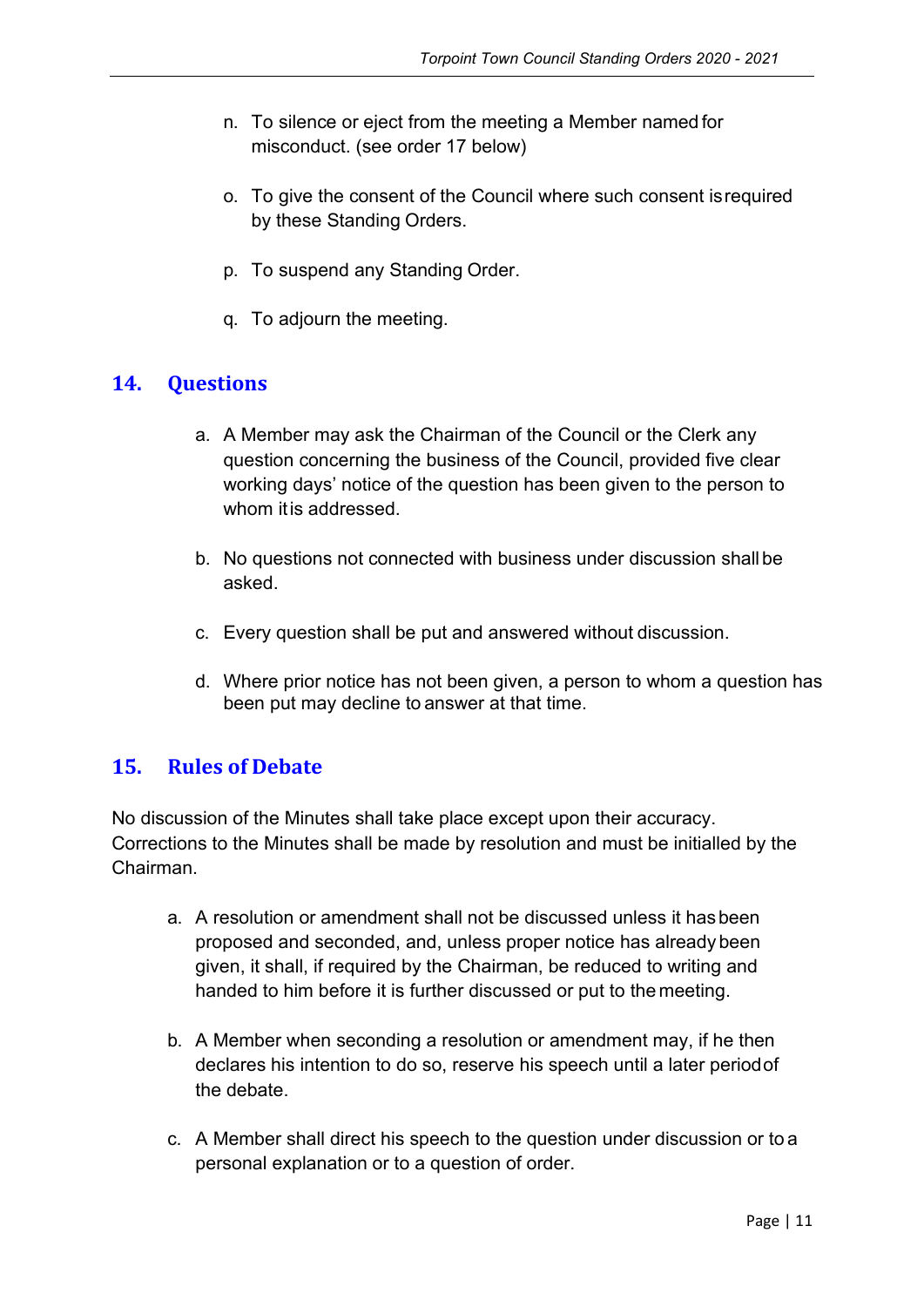- d. No speech by a mover of a resolution shall exceed four minutes and no other speech shall exceed three minutes except by consent of theCouncil.
- e. An amendment shall be either:
	- i. To leave out words.
	- ii. To leave out words and insert others
	- iii. To insert or add words.
- f. An amendment shall not have the effect of negating the resolutionbefore the Council.
- g. If an amendment be carried, the resolution, as amended, shall take the place of the original resolution and shall become the resolution uponwhich any further amendment may be moved.
- h. A further amendment shall not be moved until the Council has disposedof every amendment previously moved.
- i. The mover of a resolution or of an amendment shall have a right ofreply, not exceeding three minutes.
- j. A Member, other than the mover of a resolution, shall not, without leaveof the Council, speak more than once on any resolution except to move an amendment or further amendment, or on an amendment, or on a point of order, or in personal explanation, or to move a closure.
- k. A Member may speak on a point of order or a personal explanation. A Member speaking for these purposes shall be heard forthwith. A personal explanation shall be confined to some material part of a former speech by him which may have been misunderstood.
- l. A motion or amendment may be withdrawn by the proposer with the consent of the Council, which shall be signified without discussion, andno Member may speak upon it after permission has been asked for its withdrawal unless such permission has been refused.
- m. When a resolution is under debate no other resolution shall bemoved except the following:
	- i. To amend the resolution.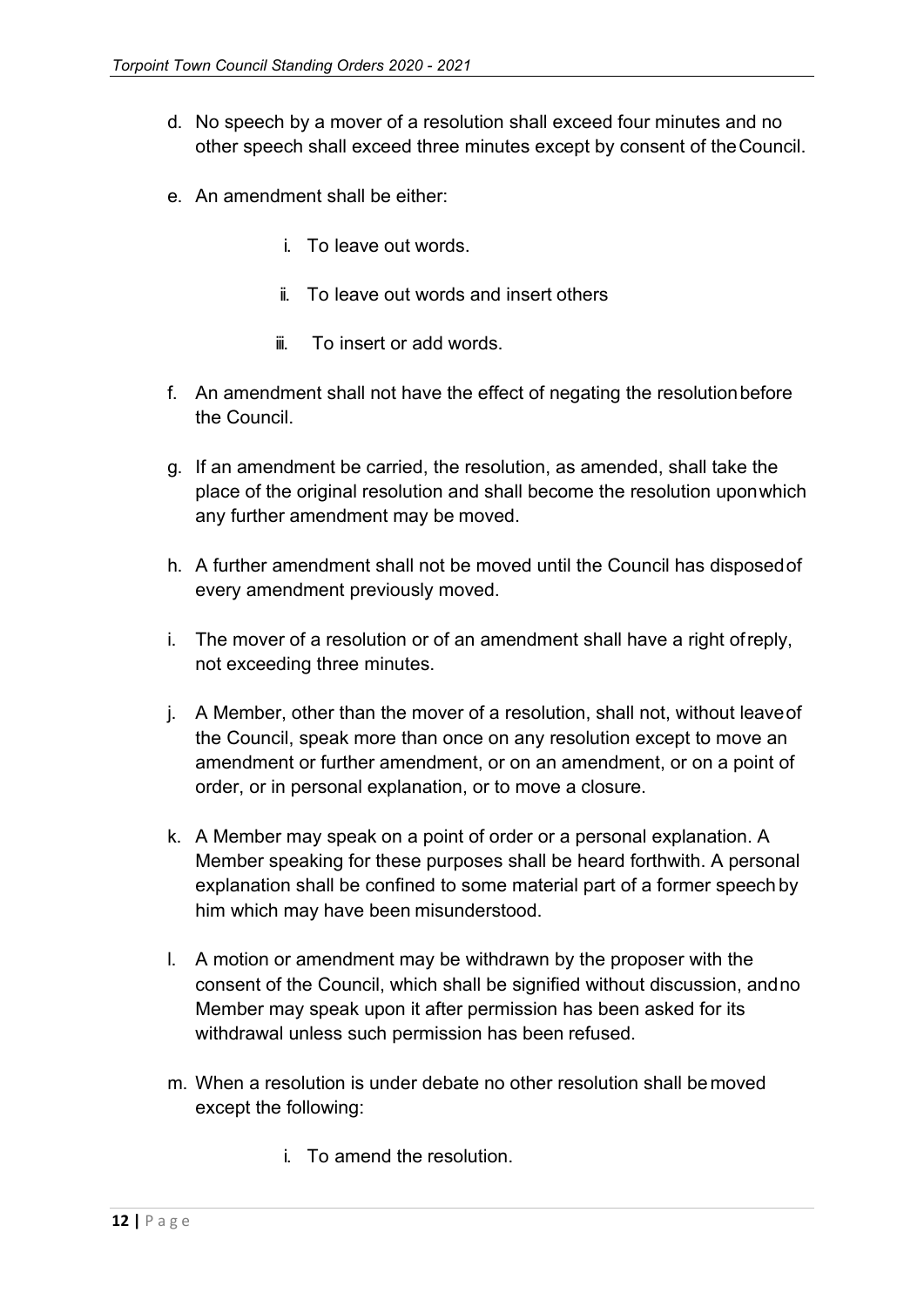- ii. To proceed to the next business.
- iii. To adjourn the debate.
- iv. That the question be now put.
- v. That a Member named be not further heard
- vi. That a Member named leave the meeting.
- vii. That the resolution be referred to a committee.
- viii. To exclude the public and press.
	- ix. To adjourn the meeting.
- n. A Member shall stand when speaking unless authorised to remain seated by the Chairman.
- o. The ruling of the Chairman on a point of order or on the admissibility ofa personal explanation shall not be discussed.
- p. Members shall address the Chairman. If two or more Members wish to speak, the Chairman shall decide whom to call upon.
- q. Whenever the Chairman speaks during a debate all other Members shall be silent.

#### <span id="page-12-0"></span>**16. Closure**

At the end of any speech a Member may, without comment, move "that the question be now put", "that the debate be now adjourned" or "that the Council do now adjourn". If such motion is seconded, the Chairman shall put the motion but, in the case of a motion "that the question be now put", only if he is of the opinion that the question before the Council has been sufficiently debated. If the motion "that the question be now put" is carried, he shall call upon the mover to exercise or waive his right of reply and shall put the question immediately after that right has been exercised or waived. The adjournment of a debate or of the Council shall not prejudice the mover's right of reply at the resumption.

#### <span id="page-12-1"></span>**17. Disorderly Conduct**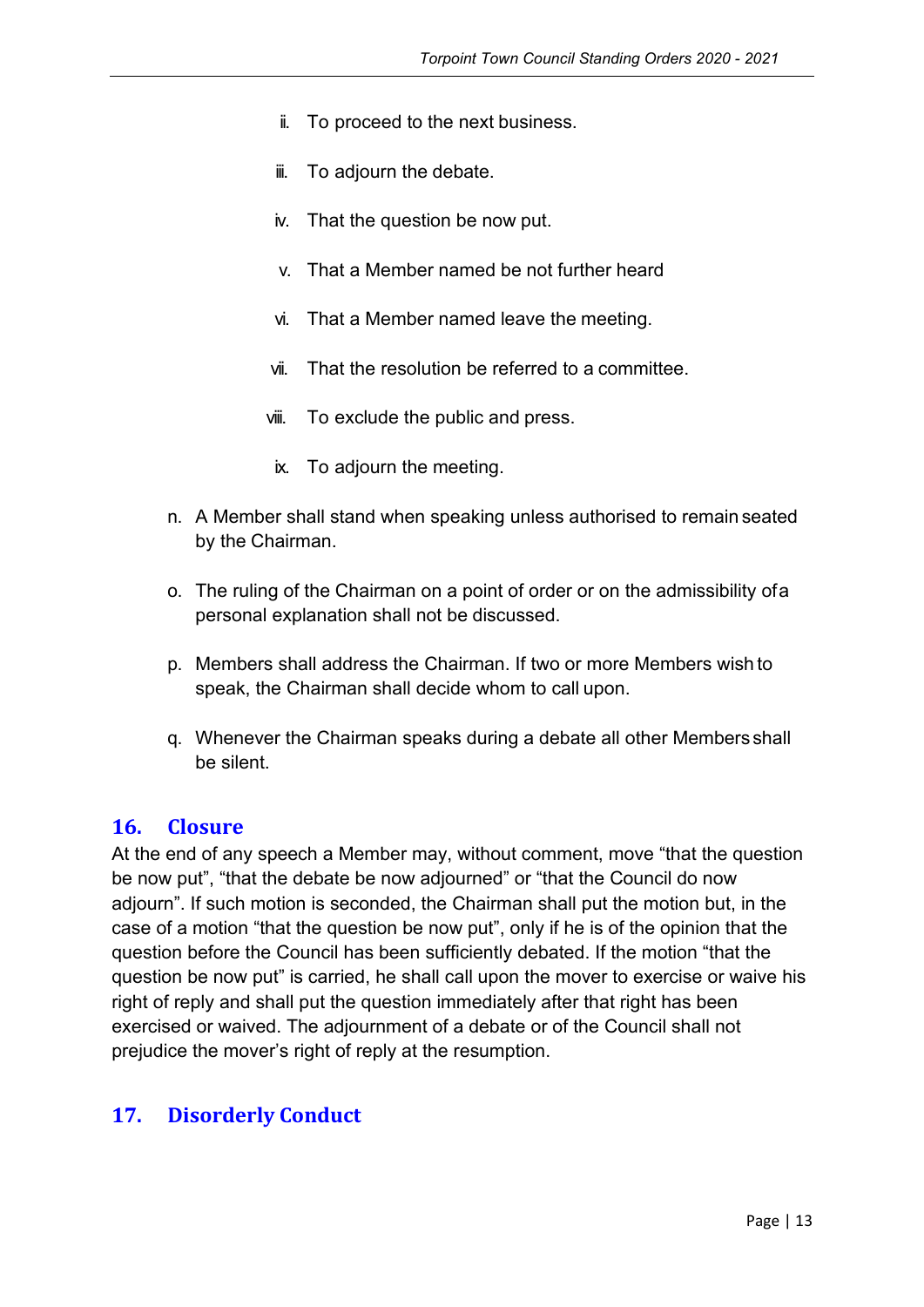- **a. All Members must observe the Code of Conduct which was adopted by the Council (a copy of which has been given to all Members).**
- **b.** No Member shall at a meeting persistently disregard the ruling of the Chairman, wilfully obstruct business, or behave irregularly,offensively, improperly or **in such a manner as to bring the Council into disrepute.**
- **c.** If, in the opinion of the Chairman, a Member has broken the provisions of paragraph (b) of this Order, the Chairman shall express that opinion to the Council and thereafter any Member may move that the Member named be no longer heard or that the Member named do leave the meeting, and the motion, if seconded, shall be put forth-with and without discussion. **If a Member reasonably believes another Member is in breach of the code of conduct, that Member is under a duty to report the breach to the Monitoring Officer at Cornwall Council.**
- d. If either of the motions mentioned in paragraph (c) are disobeyed, the Chairman may adjourn the meeting or take such further steps as may reasonably be necessary to enforce them.

# <span id="page-13-0"></span>**18. Right of Reply**

- a. The mover of a resolution shall have a right to reply immediately before the resolution is put to the vote. If an amendment is proposed the mover of the amendment shall be entitled to reply immediately before the amendment is put to the vote.
- b. A Member exercising a right of reply shall not introduce a new matter.
- c. After the right of reply has been exercised or waived, a vote shallbe taken without further discussion.

# <span id="page-13-1"></span>**19. Alteration of Resolution**

A Member may, with the consent of his seconder, move amendments to his own resolution.

# <span id="page-13-2"></span>**20. Rescission of Previous Resolution**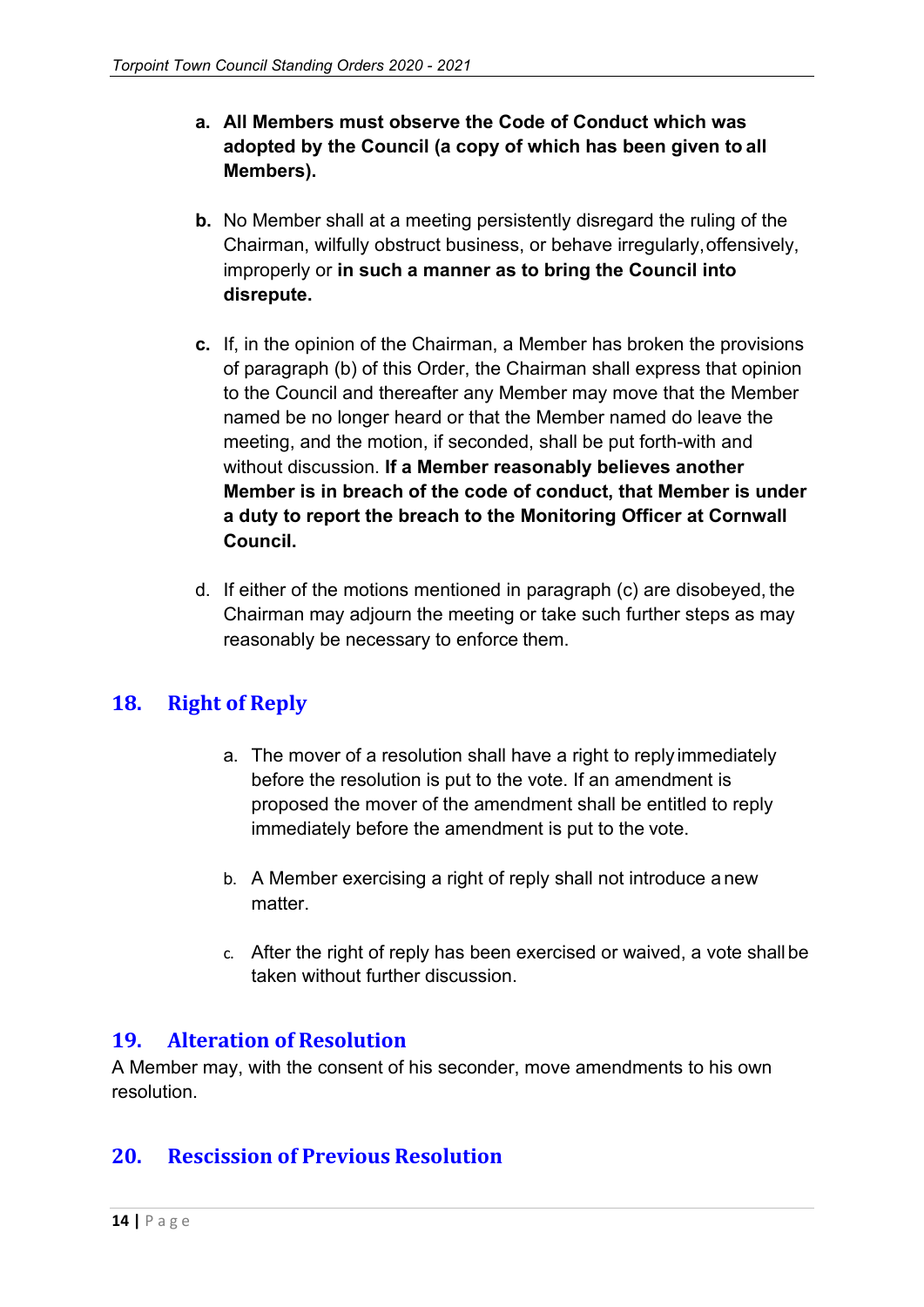- a. A decision (whether affirmative or negative) of the Council shall not be reversed within six months except either by a special resolution, the written notice whereof bears the names of at least four Members ofthe Council, or by a resolution moved in pursuance of the report or recommendation of a committee.
- b. When a special resolution or any other resolution moved underthe provisions of paragraph (a) of this Order has been disposed of, no similar resolution may be moved within a further six months.

# <span id="page-14-0"></span>**21. Voting on Appointments**

Where more than two persons have been nominated for any position to be filled by the Council and of the votes given there is not an absolute majority in favour of one person, the name of the person having the least number of votes shall be struck off the list and a fresh vote taken, and so on until a majority of votes is given in favour of one person.

# <span id="page-14-1"></span>**22. Discussions and Resolutions Affecting Employees of theCouncil**

If at a meeting there arises any question relating to the appointment, conduct, promotion, dismissal, salary or conditions of service, of any person employed by the Council, it shall not be considered until the Council or committee (as the case may be) has decided whether or not the press and public shall be excluded.

#### <span id="page-14-2"></span>**23. Resolutions on Expenditure**

Any resolution (which is moved otherwise than in pursuance of a recommendation of the Finance and Personnel Committee or of another committee after recommendation by the Finance and Personnel Committee) and which, if carried, would, in the opinion of the Chairman, substantially increase the expenditure upon any service which is under the management of the Council or reduce the revenue at the disposal of any committee, or which would involve capital expenditure, shall, when proposed and seconded, stand adjourned without discussion to the next ordinary meeting of the Council, and any committee affected by it shall consider whether it desires to report thereon (and the Finance and Personnel Committee shall report on the financial aspect of the matters).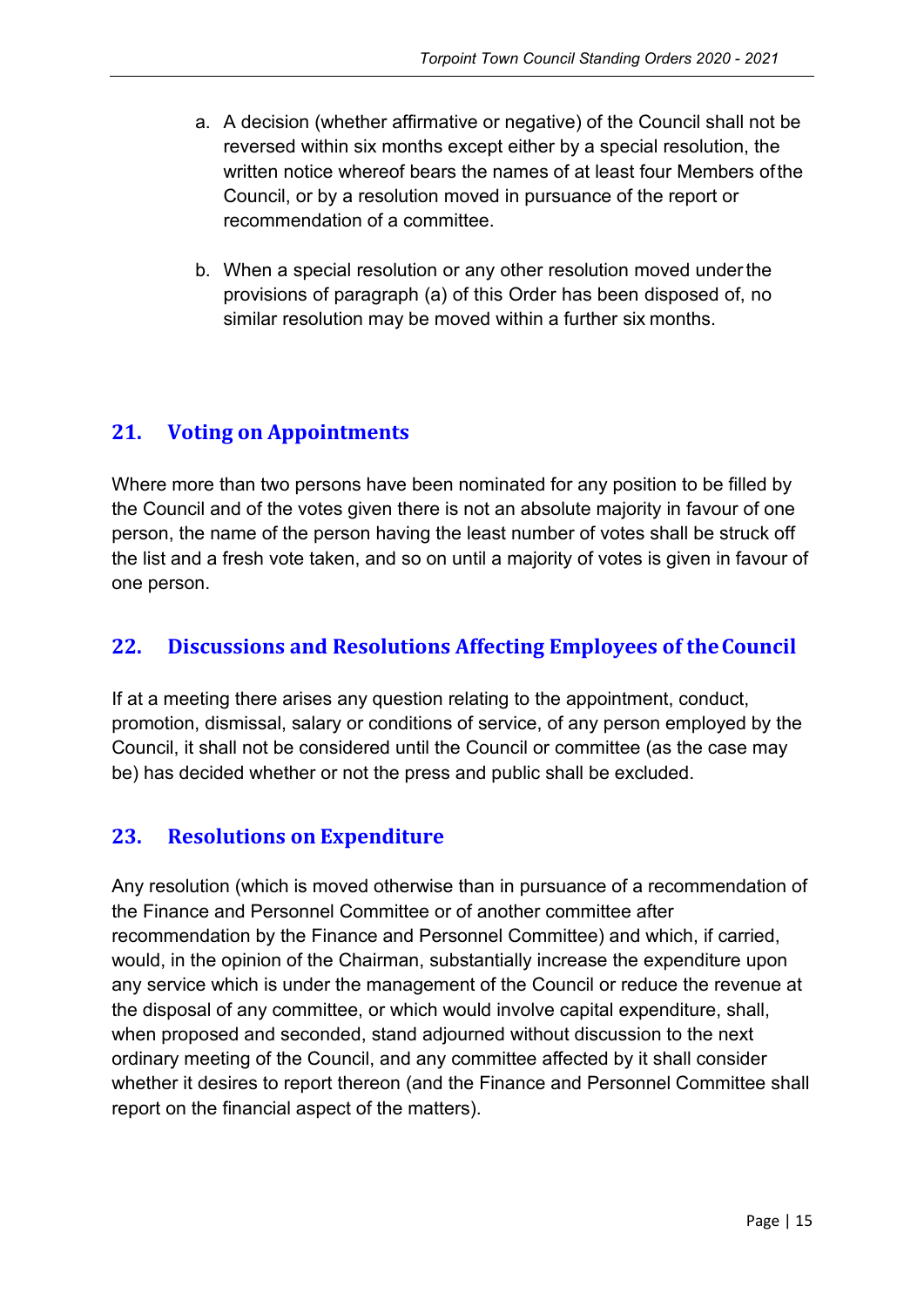# <span id="page-15-0"></span>**24. Expenditure**

**Orders for the payment of money shall be authorised by resolution of the Council (or Committee) and authorised online by two Members.**

# <span id="page-15-1"></span>**25. Committees and Sub Committees**

The Council may at its Annual Meeting appoint standing committees and may at any other time appoint such other committees as are necessary, but subject to any statutory provision in that behalf:

- a. Shall not appoint any Member of a committee so as to hold officelater than the next Annual Meeting.
- b. May appoint persons other than Members of the Council to any Committee; and
- c. May subject to the provisions of Standing Order 20 above at any time dissolve or alter the Membership of committee.
- d. The Chairman ex-officio shall be a voting Member of everycommittee and subcommittee.
- e. Every committee shall at its first meeting before proceeding to any other business, elect a Chairman and may elect a Vice-Chairman who shall hold office until the next Annual Meeting of the Council, andshall settle its programme of meetings for the year.

# <span id="page-15-2"></span>**26. Special Meeting**

- a. The Chairman of a committee or the Chairman of the Council may summon an additional meeting of that committee at any time. An additional meeting shall also be summoned on the requisition inwriting of not less than a quarter of the Members of the committee.
- b. The summons shall set out the business to be considered at the special meeting and no other business shall be transacted at that meeting.

#### <span id="page-15-3"></span>**27. Sub-Committees**

a. Every committee may appoint sub-committees for purposes to be specified by the committee.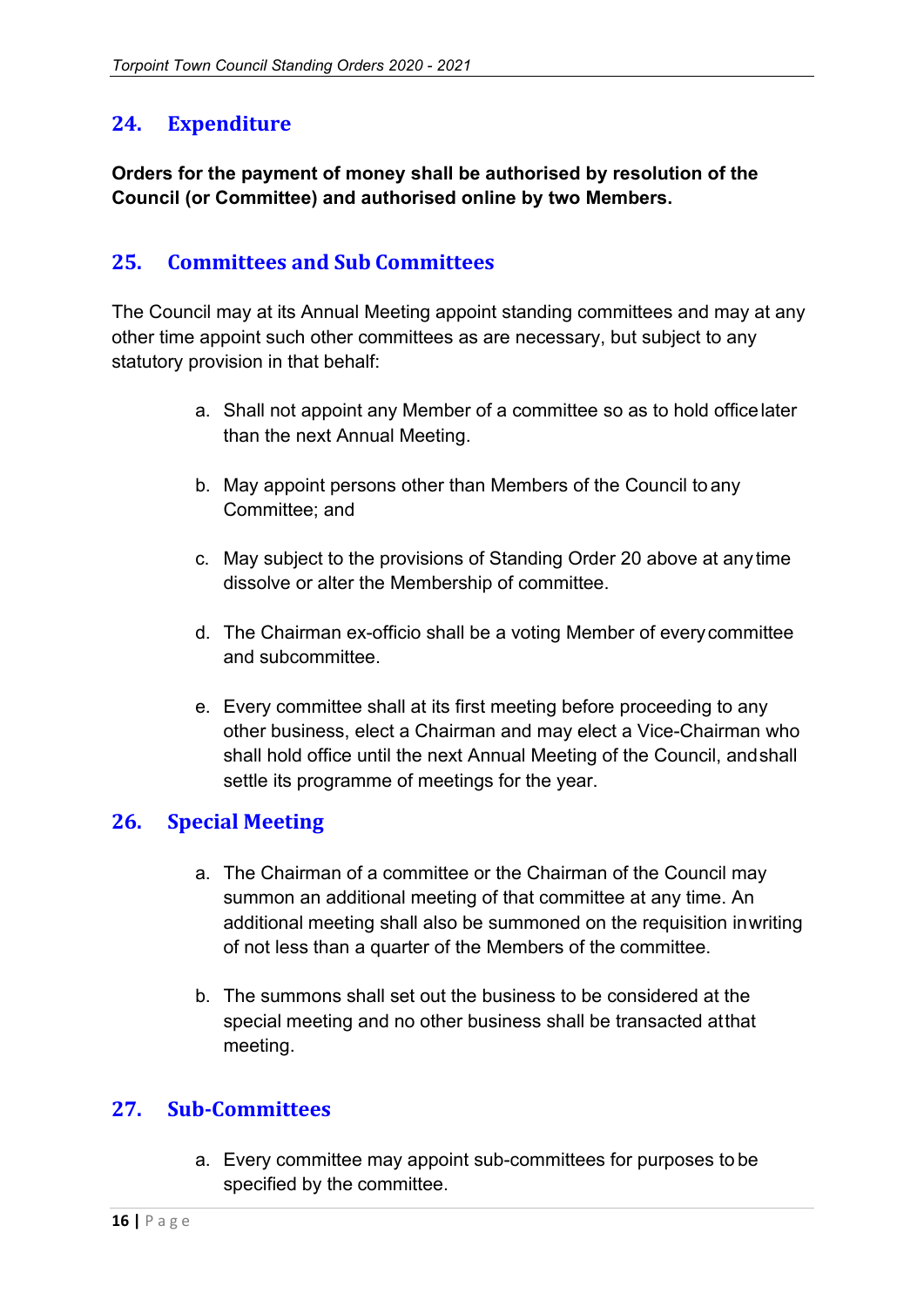- b. The Chairman of the committee shall be a Member of every subcommittee appointed by it unless they signify that they do not wishto serve.
- c. Except where ordered by the Council in the case of a committee, orby the Council or by the appropriate committee in the case of a subcommittee, the quorum of a committee or sub-committee shall be four or 1/3 of its Members (whichever is larger).
- d. The Standing Orders on rules of debate (except those parts relating to standing and to speaking more than once) and the Standing Orders on interests of Members in contracts and other matters shall apply to committee and sub-committee meetings.

#### <span id="page-16-0"></span>**28. Advisory Committees**

- a. The Council may create advisory committees, whose name, and number of Members and the bodies to be invited to nominate Members shall be specified.
- b. The Clerk shall inform the Members of each advisory committee ofthe terms of reference of the committee.
- c. An advisory committee may make recommendations and give notice thereof to the Council
- d. An advisory committee may consist wholly of persons who arenot Members of the Council.

#### **28.1 Voting in Committees**

- e. Members of committees and sub-committees entitled to vote, shall vote by show of hands, or, if at least two Members so request, by ballot/voting slip.
- **f. Chairmen of committees and sub-committees shall in the case of an equality of votes have a second or casting vote.**

#### **28.2 Presence of non-Members of Committees at Committee Meetings**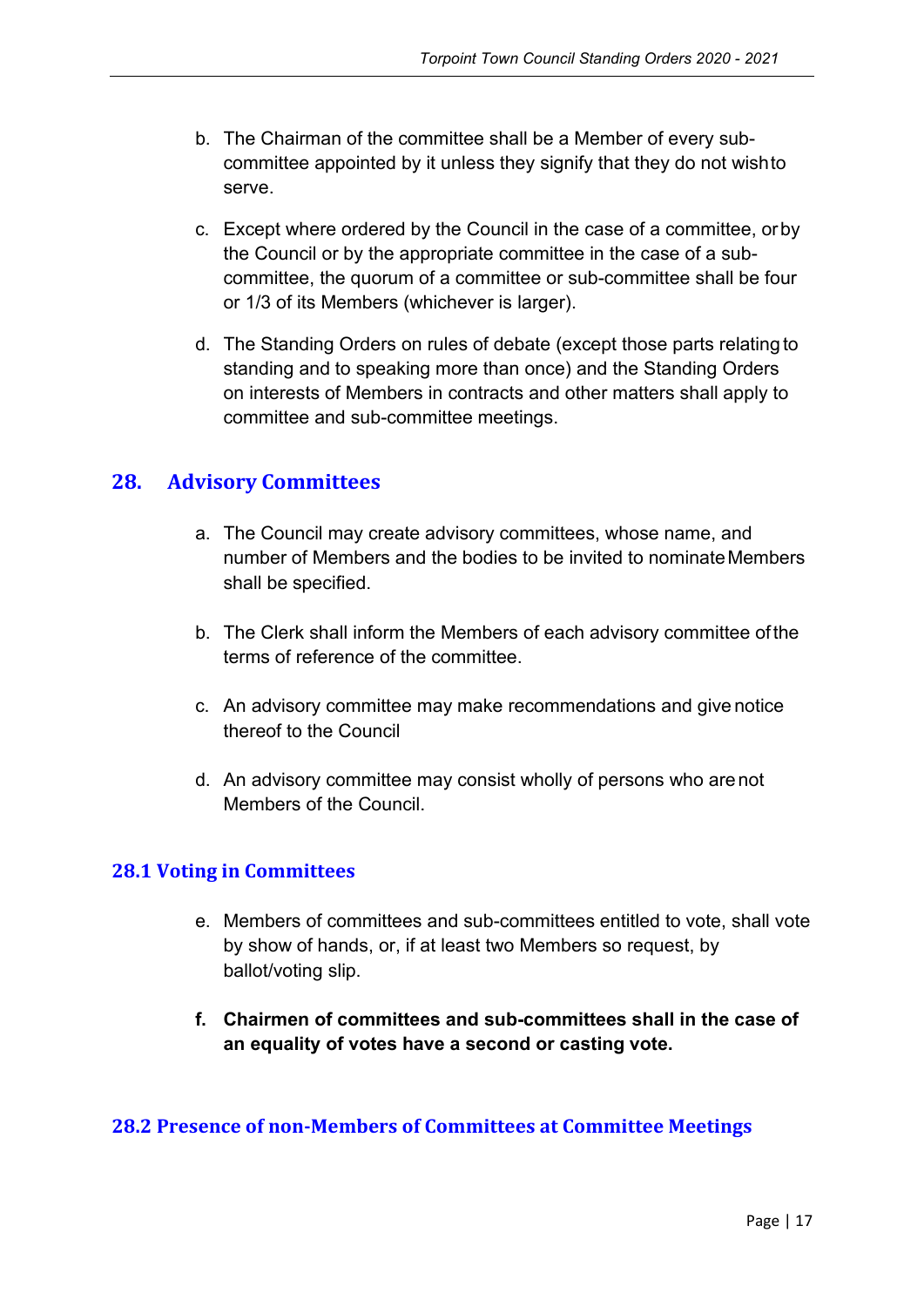A Member who has proposed a resolution, which has been referred to any committee of which he is not a Member, may explain his resolution to the committee but shall not vote.

# <span id="page-17-0"></span>**29. Accounts and Financial Statement**

- a. Except as provided in paragraph (2) of this Standing Order or by statute, all accounts for payment and claims upon the Council shallbe laid before the Council or a Standing Committee.
- b. Where it is necessary to make a payment before it has been authorised by the Council, such payment shall be certified as to its correctness and urgency by the appropriate officer. Such paymentshall be authorised by the committee, if any, having charge of the business to which it relates, or by the Proper Officer and RFO<sup>[1](#page-17-2)</sup> for payment with the approval of the Chairman or Vice-Chairman of the Council.
- c. All payments ratified under sub-paragraph (2) of this Standing Order shall be separately included in the next schedule of paymentsbefore the Council.
- d. The Proper Officer and RFO shall supply to each Member as soon as practicable after 31<sup>st</sup> March in each year a statement of the receipts and payments of the Council for the completed financial year. A Financial Statement prepared on the appropriate accounting basis (receipts and payments, or income and expenditure) for a year to 31st March shall be presented to each Member before the end of themonth of May. The Statement of Accounts of the Council (which is subject to external audit) shall also be presented to Council for formal approval before the end of the month of May or in exceptional circumstances before the end of the month of June.

# <span id="page-17-1"></span>**30. Estimates / Precepts**

- a. The Council shall approve written estimates for the comingfinancial year at its meeting before the end of the end of October.
- b. Any committee desiring to incur expenditure shall give the Proper Officer a written estimate of the expenditure recommended for the coming year no later than the end of October (See 30(a) above).

<span id="page-17-2"></span>**<sup>18</sup> |** P a g e <sup>1</sup> Clerk and Responsible Finance Officer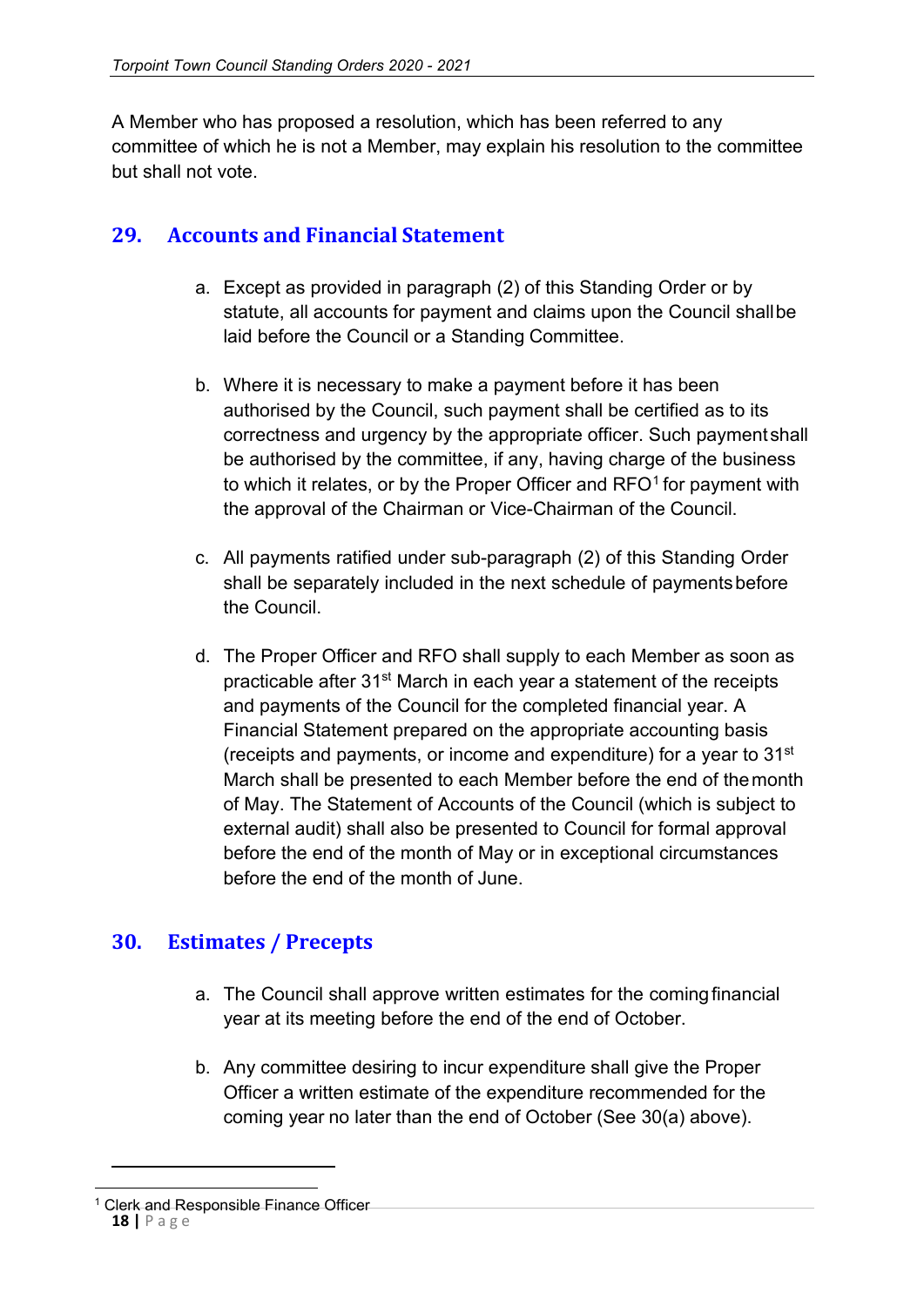#### <span id="page-18-0"></span>**31. Interests**

**If a Member has a personal interest as defined by the Code of Conduct adopted by the Council then he shall declare such interest as soon as it becomes apparent, disclosing the existence and nature of that interest as required. If a Member who has declared an interest (prejudicial or nonprejudicial) that is not given dispensation or exempt under section 3.5A of the Code, he must withdraw from the room or chamber during consideration ofthe item to which the interest relates.**

#### **The register of Members interests is held by the Monitoring Officer of the Principal Authority as required by statute.**

a. If a candidate for any appointment under the Council is to his knowledge related to any Member of or the holder of any office under the Council, he and the person to whom he is related shall disclose the relationship in writing to the Clerk. A candidate who fails so to do shall be disqualified for such appointment, and, if appointed, may be dismissed without notice.The Clerk shall report to the Council or to the appropriate committee any such disclosure. Where a relationship to a Member is disclosed, Standing Order 31 shall apply as appropriate. The Clerk shall make known the purpose of Standing Order 31 to every candidate.

#### **31.1 Canvassing of and Recommendations by Members**

- a. A Member of the Council or of any committee shall not solicit for any person or any appointment under the Council or recommend any person for such appointment or for promotion. Nevertheless, any such Member may give a written testimonial of a candidate's ability, experience or character for submission to the Council with an application for appointment.
- b. This Standing Order shall apply to tenders as if the personmaking the tender were a candidate for an appointment.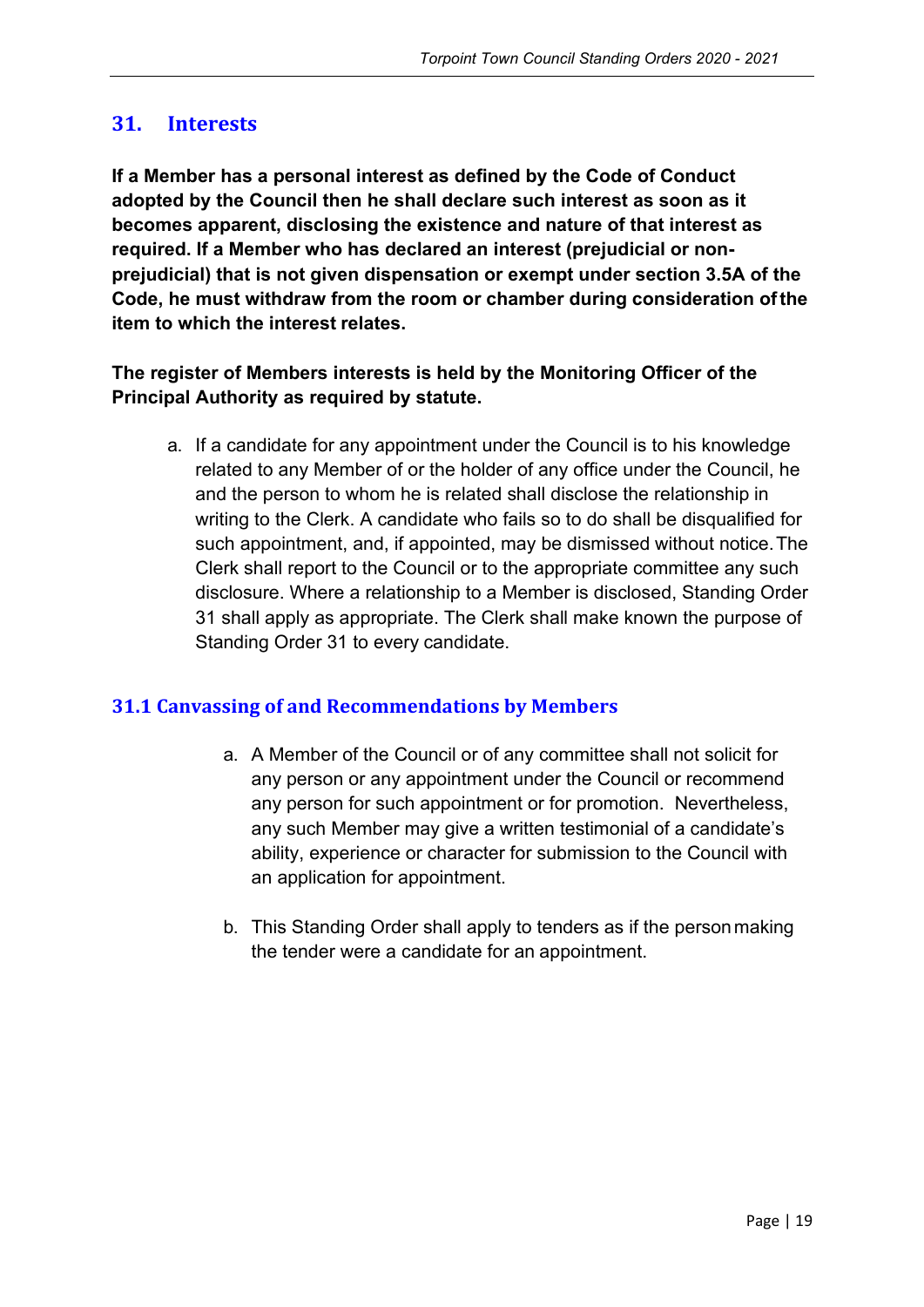# <span id="page-19-0"></span>**32. Inspection of Documents**

- a. A Member may for the purpose of his duty as such (but not otherwise), inspect any document in possession of the Council or a committee, and if copies are available shall, on request, be supplied for the like purpose with a copy.
- **b. All minutes kept by the Council and by any committee shall be open for the inspection of any Member of the Council.**

#### <span id="page-19-1"></span>**33. Unauthorised Activities**

No Member of the Council or of any committee or sub-committee shall in the name of or on behalf of the Council:

- a. Inspect any lands or premises which the Council has a right or duty to inspect; or
- b. Issue orders, instructions or directions unless authorised to do so bythe Council or the relevant committee or subcommittee.

#### <span id="page-19-2"></span>**34. Admission of the Public and Press to Meetings**

**The public and press shall be admitted to all meetings of the Council and its committees** and sub-committees, **which may, however, temporarily exclude** the public by means of the following resolutions:

"That in view of the [special] [confidential] nature of the business about to be transacted, it is advisable in the public interest that the press and public be temporarily excluded and they are instructed to withdraw"

- a. The Council shall state the special reason for exclusion.
- b. At all meetings of the Council the Chairman may at his discretion and at a convenient time in the transaction of business, adjourn themeeting so as to allow any Members of the public to address the meeting in relation to the business to be transacted at that meeting.
- c. The Clerk shall afford to the press reasonable facilities for the taking of their report of any proceedings at which they are entitled to bepresent. Audio or video recording or photographs of the meeting are allowed in line with statutes and legislation.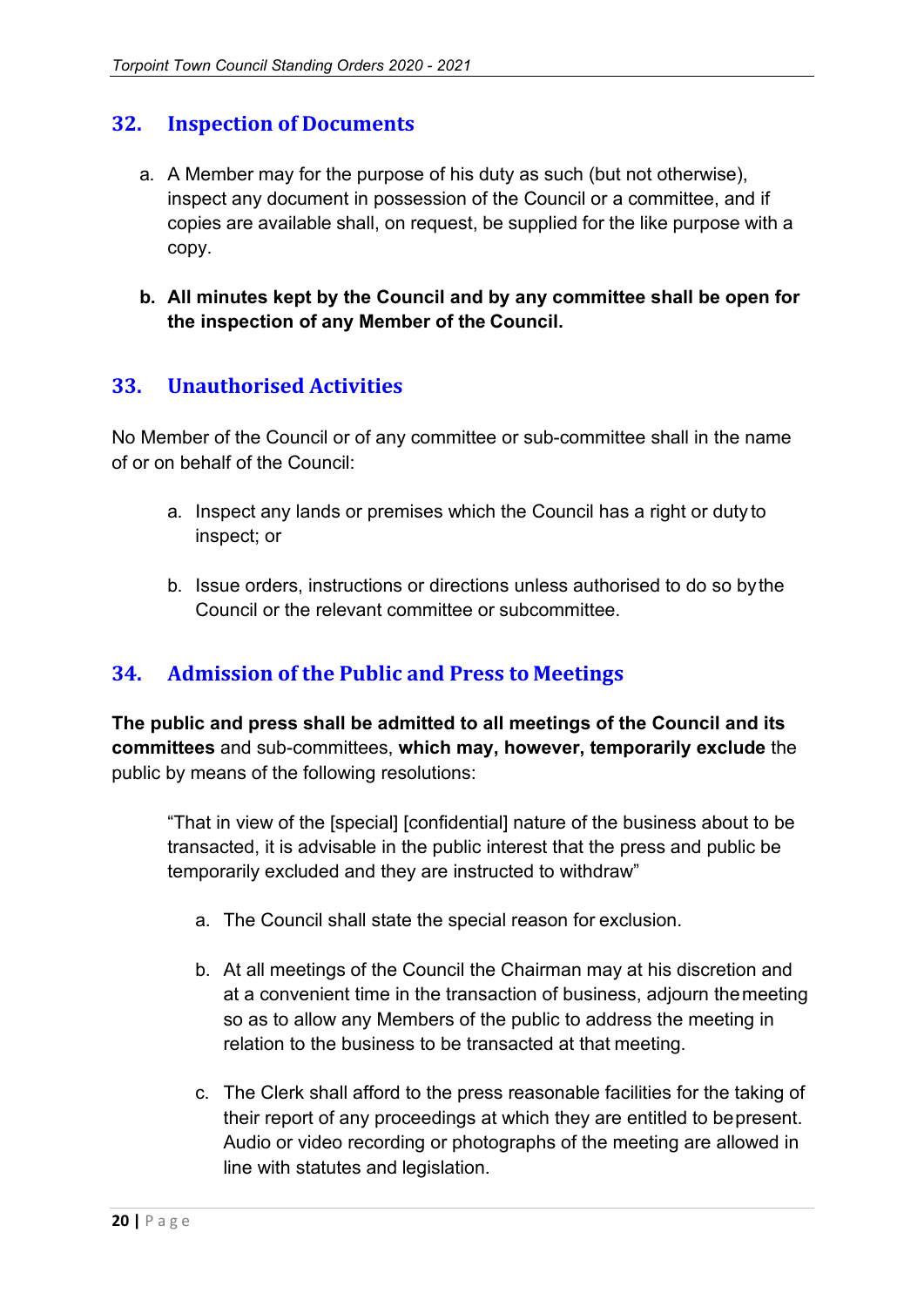d. If a Member of the public interrupts the proceedings at any meeting, the Chairman may, after warning, order that he be removed from the meeting and may adjourn the meeting for such period as is necessary to restore order.

#### <span id="page-20-0"></span>**35. Confidential Business**

- a. No Member of the Council or of any committee or sub-committee shall disclose to any person not a Member of the Council any business declared to be confidential by the Council, thecommittee or the sub-committee as the case may be.
- b. Any Member in breach of the provisions of paragraph (a) ofthis Standing Order shall be removed from any committee or sub-Committee of the Council by the Council.

#### <span id="page-20-1"></span>**36. Liaison with Unitary Councillors**

- a. A summons and Agenda for each meeting shall be sent, togetherwith an invitation to attend, to the Unitary Councillor for the appropriate division or ward unless the Unitary Councillor is also a Member of the Town Council.
- b. Unless the Council otherwise orders, a copy of each letter orderedto be sent to the Unitary Council shall be transmitted to the Unitary Councillor for the division as the case may require unless the Councillor is also a Member of the Town Council.

#### <span id="page-20-2"></span>**37. Planning Applications**

The Clerk shall enter each planning application onto the agenda of the next Council or Committee as appropriate.

> a. The Committee shall have delegated authority by Council to respond to the Planning Department of the principal authoritywith the decision reached at the Committee.

#### <span id="page-20-3"></span>**38. Financial Matters**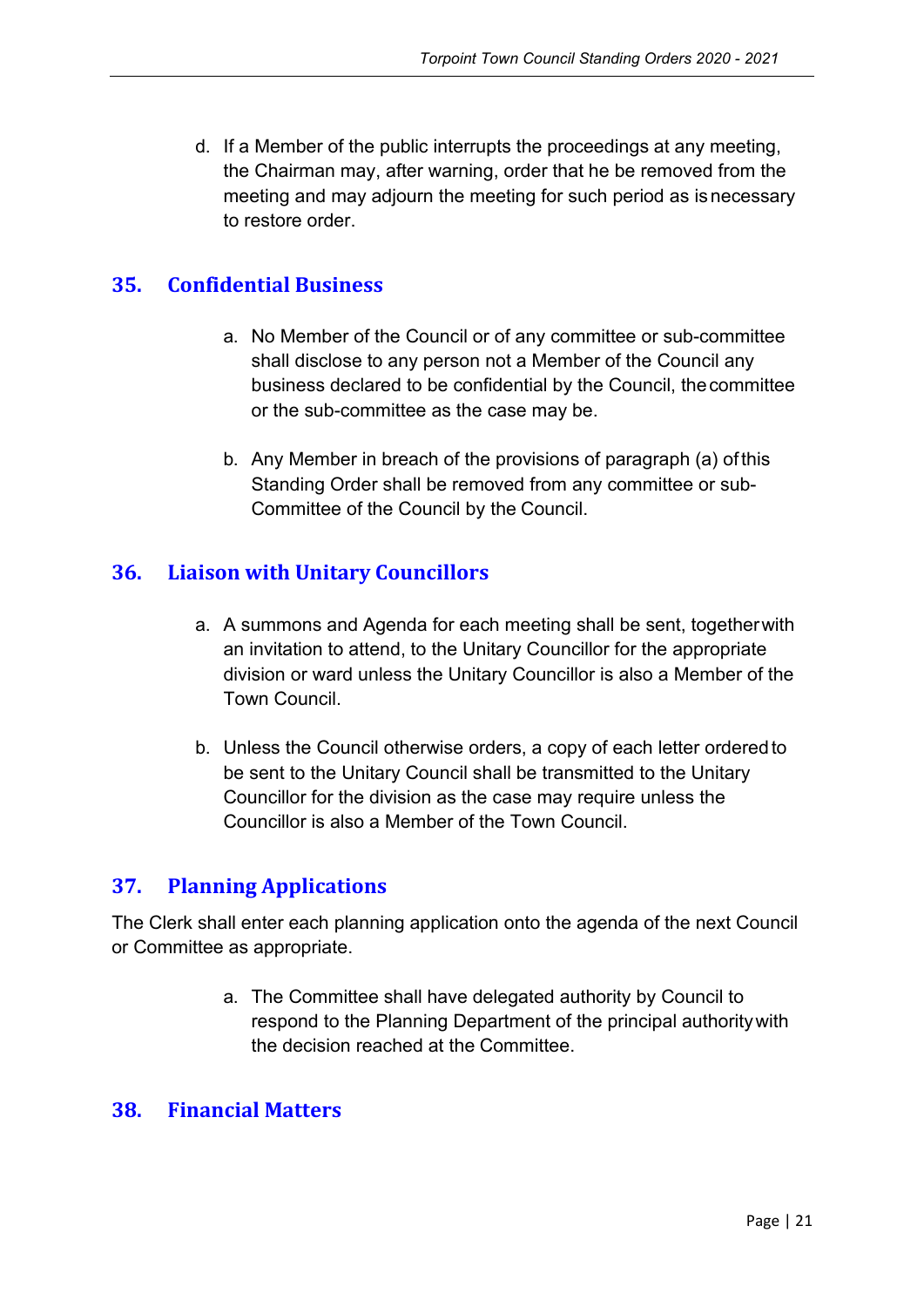- 1. The Council shall consider and approve Financial Regulations drawn upby the Responsible Financial Officer. Such Regulations shall include detailed arrangements for the following:
	- a. The accounting records and systems of internal control;
	- b. the assessment and management of risks faced by the Council;
	- c. the work of the Internal Controls Scrutiny Panel and InternalAuditor and the receipt of a report from the Internal Auditor which shall be required at least annually;
	- d. the financial reporting requirements of Members and local electors and
	- e. procurement policies (subject to (2) below) including the settingof values for different procedures shall be in compliance with this Council's current Best Value Statement.
- 2. Any proposed contract for the supply of goods, materials, services andthe execution of works with an estimated value in excess of £10,000 shall be procured on the basis of a formal tender as summarised in (3) below.
- 3. Any formal tender process shall comprise the following steps:
	- a. a specification of the goods, materials, services and the execution of works shall be drawn up; these shall be sent to contractors on the approved Council list or to contractors known to be able toundertake the work and have documentary evidence to do so
	- b. tender documentation can be sent electronically to a separate council email account, which is accessed by the Clerk once the tender deadline has passed.
	- c. the Clerk will then be accompanied by two Members usually the Mayor, Deputy Mayor or Chairman of the Finance and Personnel Committee to read the tender documents.
	- d. tenders are then to be assessed and reported to the appropriate meeting of Council or Committee (if the Council has notconsidered them).
- 4. The Council, nor any Committee is not bound to accept the lowest tender, estimate or quote. Any tender notice shall contain a reference to theStanding Order 31 regarding improper activity.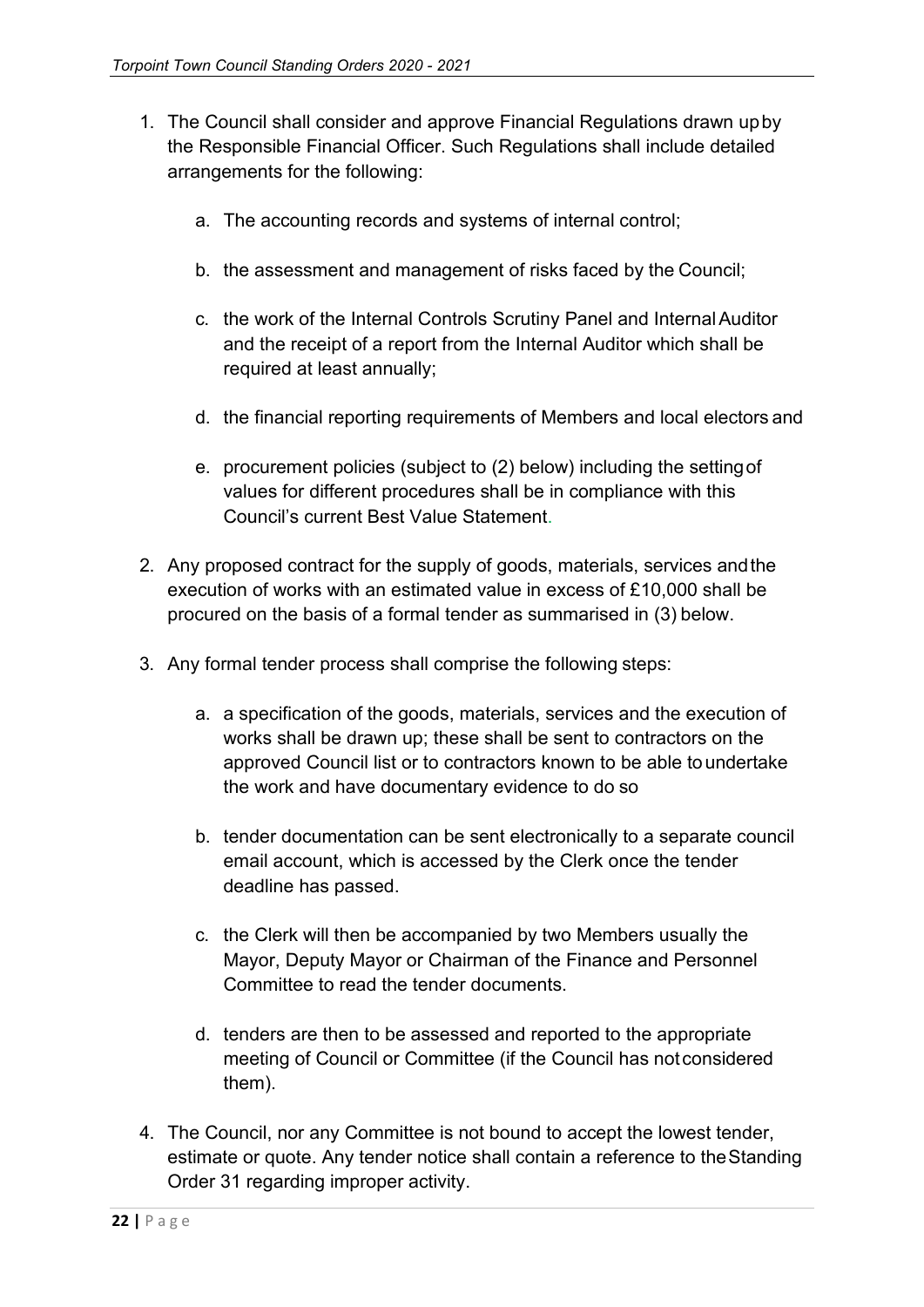- 5. The Financial Regulations of the Council shall be subject to regular review, at least annually. {Council is reminded that the European Union Public Sector Procurement Rules are likely to apply to contracts with a value in excess of 221,000 euros [£181,302] and advice should be sought at this level – see Best Value Statement}.
- 6. Local Council procurement policies are governed by the Public Contract Regulations 2015 (the 2015 Regulations) when Councils are procuringpublic works, public service or a public supply contract with an estimated value of £25,000 or more. The system and limits for procurement are articulated in this Council's Best Value Statement.

#### <span id="page-22-0"></span>**39. Filming and recording meetings**

a) Whilst a meeting of the Council, its committees or sub committees is opento the public, any person, if present, may:

i) film, photograph or make an audio recording of a meeting;

ii) use any other means for enabling persons not present to see orhear proceedings at a meeting as it takes place or later;

iii) report or comment on the proceedings in writing during or after a meetingor orally report or comment after the meeting.

b) Oral reporting, commentary or broadcasting is not permitted during any partof a meeting of the council, its committees and sub committees.

c) An individual must be present and able to use their equipment in order tofilm, photograph or audio record a meeting. There will be no opportunity to report on any part of the meeting where the council has resolved to exclude the pressand public.

d) Disruptive behaviour

i) No filming, photographing or audio recording of a meeting should be carriedout in such a way as to disrupt the proceedings of the meeting.

ii) If person(s) disregard the request of the Chairman of the meeting to moderate or improve their behaviour, any Councillor or the Chairman of the meeting may move that the person be instructed to cease filming, photographing or audio recording. The motion, if seconded, shall be put to the vote withoutdiscussion.

iii) If a resolution under Standing Order 34d above is ignored, the Chairman of the meeting may take further reasonable steps to restore order or to progressthe meeting. This may include temporarily suspending or closing the meeting.